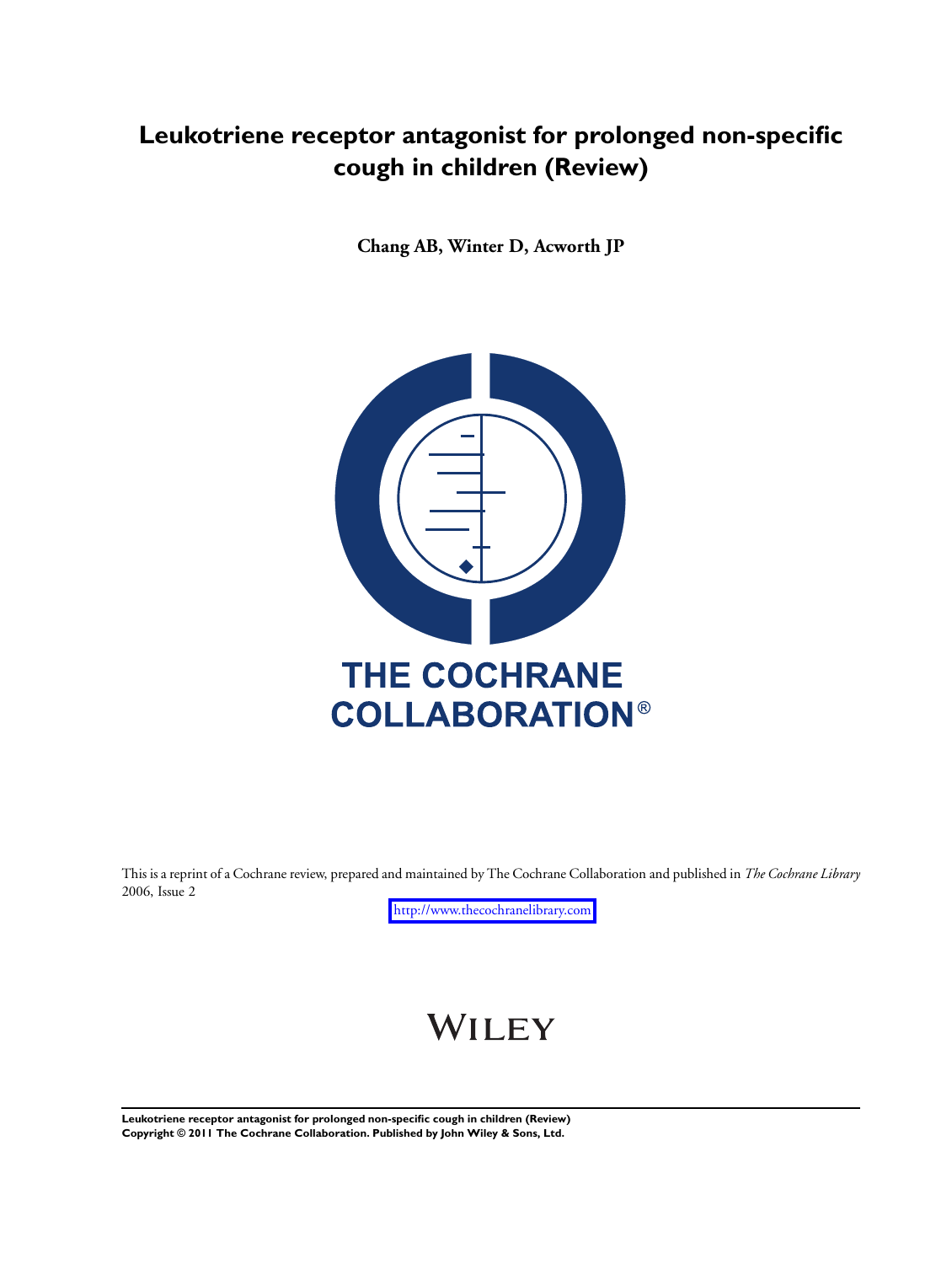## **TABLE OF CONTENTS**

| <b>HEADER</b>                                                                                                                                                                                                                                   |    |
|-------------------------------------------------------------------------------------------------------------------------------------------------------------------------------------------------------------------------------------------------|----|
| ABSTRACT                                                                                                                                                                                                                                        |    |
| PLAIN LANGUAGE SUMMARY IIIII and IIIII and IIII and III and III and III and III and III and III and III and II                                                                                                                                  |    |
| <b>BACKGROUND</b>                                                                                                                                                                                                                               |    |
| <b>OBJECTIVES</b>                                                                                                                                                                                                                               |    |
| <b>METHODS</b><br>a construction of the construction of the construction of the construction of the construction of the construction of the construction of the construction of the construction of the construction of the construction of the |    |
|                                                                                                                                                                                                                                                 |    |
| <b>DISCUSSION</b>                                                                                                                                                                                                                               |    |
|                                                                                                                                                                                                                                                 |    |
| ACKNOWLEDGEMENTS<br>the contract of the contract of the contract of the contract of the contract of the contract of the contract of                                                                                                             |    |
| <b>REFERENCES</b>                                                                                                                                                                                                                               |    |
|                                                                                                                                                                                                                                                 |    |
|                                                                                                                                                                                                                                                 | 12 |
| Analysis 1.1. Comparison 1 Cough outcomes, Outcome 1 Day-time cough.                                                                                                                                                                            | 12 |
| Analysis 1.2. Comparison 1 Cough outcomes, Outcome 2 Night-time cough.                                                                                                                                                                          | 13 |
| Analysis 2.1. Comparison 2 Rescue medications, Outcome 1 Salbutamol use.                                                                                                                                                                        | 13 |
| <b>APPENDICES</b>                                                                                                                                                                                                                               | 13 |
|                                                                                                                                                                                                                                                 | 15 |
|                                                                                                                                                                                                                                                 | 15 |
| CONTRIBUTIONS OF AUTHORS<br>the contract of the contract of the contract of the contract of the contract of the contract of the contract of                                                                                                     | 15 |
|                                                                                                                                                                                                                                                 | 16 |
|                                                                                                                                                                                                                                                 | 16 |
| <b>INDEX TERMS</b>                                                                                                                                                                                                                              | 16 |
|                                                                                                                                                                                                                                                 |    |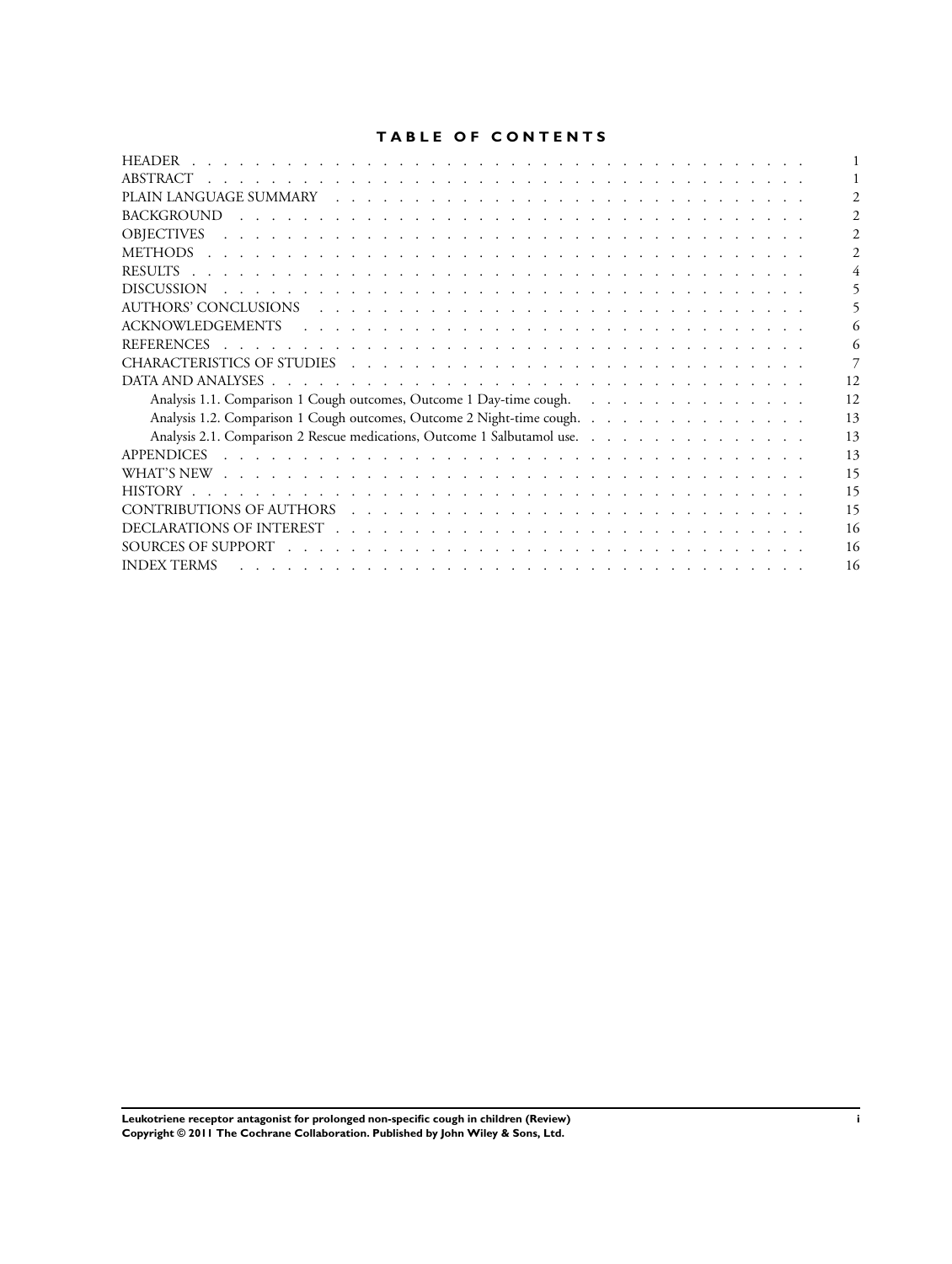**[Intervention Review]**

## **Leukotriene receptor antagonist for prolonged non-specific cough in children**

Anne B Chang $^{\rm l}$ , Donna Winter $^{\rm 2}$ , Jason P Acworth $^{\rm 3}$ 

<sup>1</sup> Royal Children's Hospital, Brisbane and Menzies School of Health Research, CDU, Darwin, Queensland Children's Respiratory Centre and Queensland Children's Medical Research Institute, Brisbane, Australia. <sup>2</sup>Respiratory Medicine, Royal Children's Hospital, Brisbane, Australia. <sup>3</sup>Emergency Medicine, Royal Children's Hospital, Brisbane, Australia

Contact address: Anne B Chang, Royal Children's Hospital, Brisbane and Menzies School of Health Research, CDU, Darwin, Queensland Children's Respiratory Centre and Queensland Children's Medical Research Institute, Herston Road, Herston, Brisbane, Queensland, 4029, Australia. [annechang@ausdoctors.net.](mailto:annechang@ausdoctors.net) [Anne.chang@menzies.edu.au.](mailto:Anne.chang@menzies.edu.au)

**Editorial group:** Cochrane Airways Group.

**Publication status and date:** New search for studies and content updated (no change to conclusions), published in Issue 1, 2011. **Review content assessed as up-to-date:** 28 October 2010.

**Citation:** Chang AB, Winter D, Acworth JP. Leukotriene receptor antagonist for prolonged non-specific cough in children. *Cochrane Database of Systematic Reviews* 2006, Issue 2. Art. No.: CD005602. DOI: 10.1002/14651858.CD005602.pub2.

Copyright © 2011 The Cochrane Collaboration. Published by John Wiley & Sons, Ltd.

#### **A B S T R A C T**

#### **Background**

Non-specific cough is defined as non-productive cough in the absence of identifiable respiratory disease or known aetiology. It is commonly seen in paediatric practice. These children are treated with a variety of therapies including a variety of asthma medications. The leukotriene pathway is reported to be involved in the sensory (neurogenic) pathway, which is a mechanism thought to be involved in the pathogenesis of chronic cough.

#### **Objectives**

To evaluate the effectiveness of leukotriene receptor antagonist (LTRA) in treating children with prolonged non-specific cough.

#### **Search methods**

The Cochrane Register of Controlled Trials (CENTRAL), the Cochrane Airways Group Specialised Register, MEDLINE and EMBASE databases were searched by the Cochrane Airways Group. The latest searches were carried out in October 2010.

#### **Selection criteria**

All randomised controlled trials comparing LTRA with a placebo medication in children with non-specific cough.

#### **Data collection and analysis**

Results of searches were reviewed against pre-determined criteria for inclusion. Two eligible trials that utilised montelukast were identified but no data was available for meta-analysis. It was not possible to separate results from children with non-specific cough from those without in one study and in the second, the groups were very small (5 in montelukast group and one in placebo group).

#### **Main results**

There was no significant difference in all study endpoints between the montelukast and placebo groups (total N=256 plus 6 from second study).

**Leukotriene receptor antagonist for prolonged non-specific cough in children (Review) 1 Copyright © 2011 The Cochrane Collaboration. Published by John Wiley & Sons, Ltd.**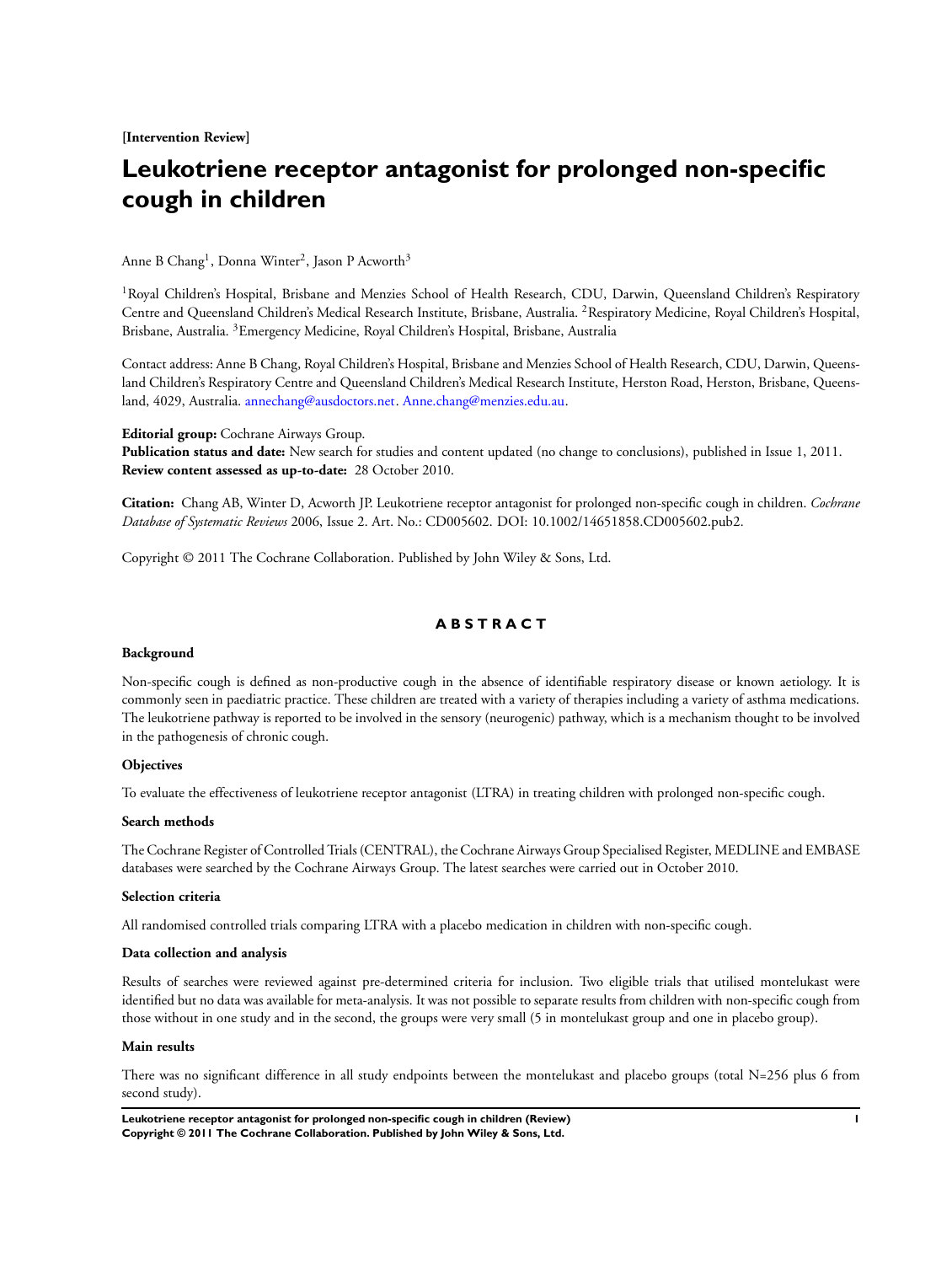#### **Authors' conclusions**

With the lack of evidence, the routine use of LRTA in treating children with non-specific cough cannot be recommended.

#### **P L A I N L A N G U A G E S U M M A R Y**

#### **Leukotriene receptor antagonist for prolonged non-specific cough in children**

Children with non-specific cough (dry and non-productive cough without any other respiratory symptom, sign or systemic illness) are commonly treated with a variety of medications to treat the symptom of cough. This review examined whether there was any evidence for using leukotriene receptor antagonist in children with non-specific cough. There were two randomised controlled trials that included, but was not restricted to, children with non-specific cough, whereby no significant advantage over placebo was found in both studies. There is no RCT evidence to support the routine use of leukotriene receptor antagonist for the symptom of non-specific cough in children. Further research examining the effects of this treatment using child appropriate cough outcome measures is needed.

## **B A C K G R O U N D**

Cough is the most common symptom presenting to general practitioners ([Britt 2002](#page-7-0); [Cherry 2003\)](#page-7-0) and causes significant anxiety to parents ([Cornford 1993](#page-7-0)). Worldwide the desire to reduce the impact of the symptom of cough is reflected in the billions of dollars spent on over the counter cough and cold medications. Non-specific cough has been defined as non-productive cough in the absence of identifiable respiratory disease or known aetiology [\(Chang 2001\)](#page-7-0). While some children with chronic non-specific cough have asthma, the majority do not [\(McKenzie 1994;](#page-7-0) [Chang](#page-7-0) [1999](#page-7-0)). In adults, chronic cough is defined as cough of over 8 weeks duration but the definition commonly accepted in children is that of over 3-4 weeks, based on the known differences between paediatric and adults cough [\(Chang 2005b](#page-7-0)).

The leukotriene pathway is reported to be involved in the sensory (neurogenic) pathway [\(Ishikawa 1996](#page-7-0)) which is a key mechanism thought to be involved in the pathogenesis of chronic cough [\(Mazzone 2004;](#page-7-0) [Widdicombe 1995](#page-7-0)). Although leukotriene receptor antagonists (LTRA) are now primarily used for asthma, they have also been shown to reduce respiratory symptoms associated with post respiratory syncytial virus (RSV) infection ([Bisgaard](#page-7-0) [2003](#page-7-0)). The influence of LTRA in post RSV bronchiolitis is likely through the effect of LTRA on the neurogenic pathway, as demonstrated in animal work [\(Wedde-Beer 2002\)](#page-7-0). While post RSV bronchiolitis symptoms do not constitute non-specific cough, a similar mechanism involving the neurogenic pathway maybe involved in the pathophysiology of chronic non-specific cough. Thus it is biologically plausible that LTRA may be beneficial in non-specific cough (separate to its anti-asthma properties) through its action on the neurogenic pathway. However like all medications, use of LTRAs may cause adverse events. A systematic review of the benefits (or otherwise) of LTRA on chronic non-specific cough would thus be useful to help guide clinical practice.

## **O B J E C T I V E S**

To evaluate the effectiveness of LTRA in treating children with prolonged non-specific cough.

## **M E T H O D S**

#### **Criteria for considering studies for this review**

#### **Types of studies**

All randomised controlled trials comparing LTRA with a placebo medication with cough as an outcome, where cough is not primarily related to an underlying respiratory disorder such as cystic fibrosis, asthma, suppurative lung disease etc.

#### **Types of participants**

Children with chronic (>4 weeks) non-specific cough (dry and non-productive cough without any other respiratory symptom, sign or systemic illness).

Exclusion criteria: cough related to mycoplasma, pertussis and chlamydia, presence of underlying cardio-respiratory condition,

**Leukotriene receptor antagonist for prolonged non-specific cough in children (Review) 2 Copyright © 2011 The Cochrane Collaboration. Published by John Wiley & Sons, Ltd.**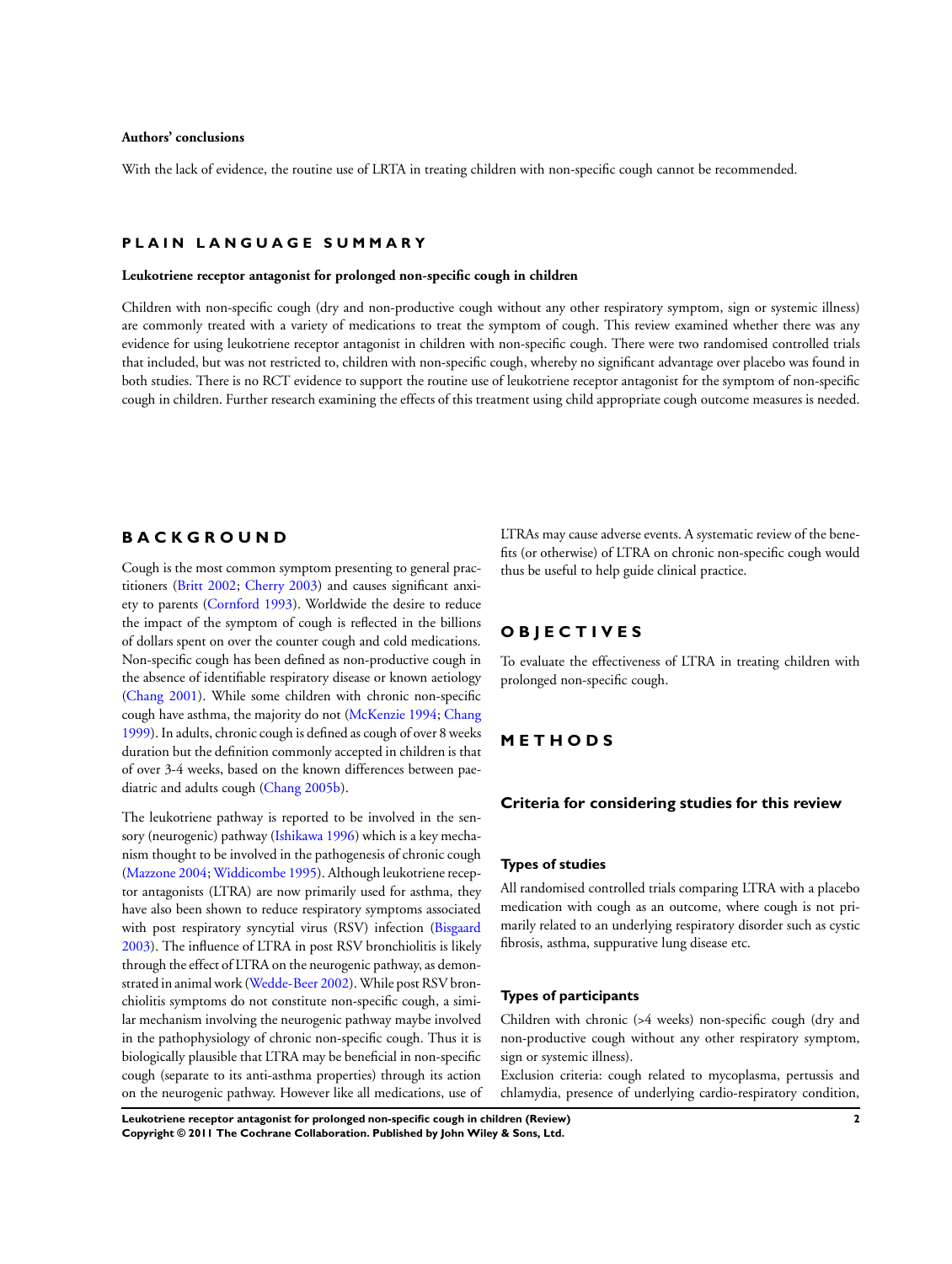current or recurrent wheeze (>2 episodes), presence of other respiratory symptoms (productive or wet cough [\(Chang 2005a](#page-7-0)), haemoptysis, dyspnoea), presence of other respiratory signs (clubbing, chest wall deformity, respiratory noises such as wheeze on auscultation and other adventitious sounds), presence of any sign of systemic illness (failure to thrive, aspiration, neurological or developmental abnormality), presence of lung function abnormality.

#### **Types of interventions**

All randomised controlled comparisons of any type of LTRA. Trials only comparing two or more medications without a placebo comparison group will not be included. Trials that included the use of other medications or interventions were to be included if all participants had equal access to such medications or interventions.

#### **Types of outcome measures**

#### **Primary outcomes**

Proportions of participants who were not cured or not substantially improved at follow up (clinical failure).

#### **Secondary outcomes**

1. Proportions of participants who were not cured at follow up,

2. Proportions of participants who not substantially improved at follow up,

3. Mean difference in cough indices (cough diary, cough frequency, cough scores),

4. Proportions experiencing adverse effects of the intervention, (e.g. seizures, school performance etc),

5. Proportions experiencing complications e.g. requirement for medication change, etc.

The proportions of participants who failed to improve on treatment and the mean clinical improvement were to be determined using the following hierarchy of assessment measures (i.e. where two or more assessment measures are reported in the same study, the outcome measure that is listed first in the hierarchy would have been used).

i) Objective measurements of cough indices (cough frequency, cough receptor sensitivity).

ii) Symptomatic (Quality of life, Likert scale, visual analogue scale, level of interference of cough, cough diary) - assessed by the patient (adult or child)

iii) Symptomatic (Quality of life, Likert scale, visual analogue scale, level of interference of cough, cough diary) - assessed by the parents/carers.

iv) Symptomatic (Likert scale, visual analogue scale, level of interference of cough, cough diary) - assessed by clinicians.

v) Relevant airway markers consistent with inflammation.

#### **Search methods for identification of studies**

The latest searches were carried out in October 2010.

#### **Electronic searches**

The following topic search strategy was used to identify the relevant randomised controlled trials listed on the electronic databases: "cough" OR "bronchitis", all as (textword) or (MeSH ) AND "leukotriene receptor" OR "leukotrienes" OR "montelukast" OR "LTRA" OR "zafirlukast", OR "pranlukast"; all as (textword) or (MeSH) (see [Appendix 1](#page-15-0))

Trials were identified from the following sources:

1. The Cochrane Central Register of Controlled Trials (CENTRAL) (to search date)

2. The Cochrane Airways Group Specialised Register (all years)

3. MEDLINE (1966 to search date). Topic search strategy combined with the RCT search filter as outlined in the Airways Group module.

4. OLDMEDLINE (1950 to 65). Topic search strategy combined with the RCT search filter as outlined in the Airways Group module.

5. EMBASE (1980 to search date).Topic search strategy combined with the RCT search filter as outlined in the Airways Group module.

#### **Searching other resources**

1. The list of references in relevant publication

2. Written communication with the authors of trials included in the review.

#### **Data collection and analysis**

#### **Selection of studies**

From the title, abstract, or descriptors, two reviewers (AC, DW) independently reviewed literature searches to identify potentially relevant trials for full review. Searches of bibliographies and texts were conducted to identify additional studies. From the full text using specific criteria, reviewers independently selected trials for inclusion. Agreement would have been measured using kappa statistics. Disagreement would have been resolved by third party adjudication (JA).

#### **Data extraction and management**

Trials that satisfied the inclusion criteria were reviewed and the following information was recorded: study setting, year of study, source of funding, patient recruitment details (including number

**Leukotriene receptor antagonist for prolonged non-specific cough in children (Review) 3 Copyright © 2011 The Cochrane Collaboration. Published by John Wiley & Sons, Ltd.**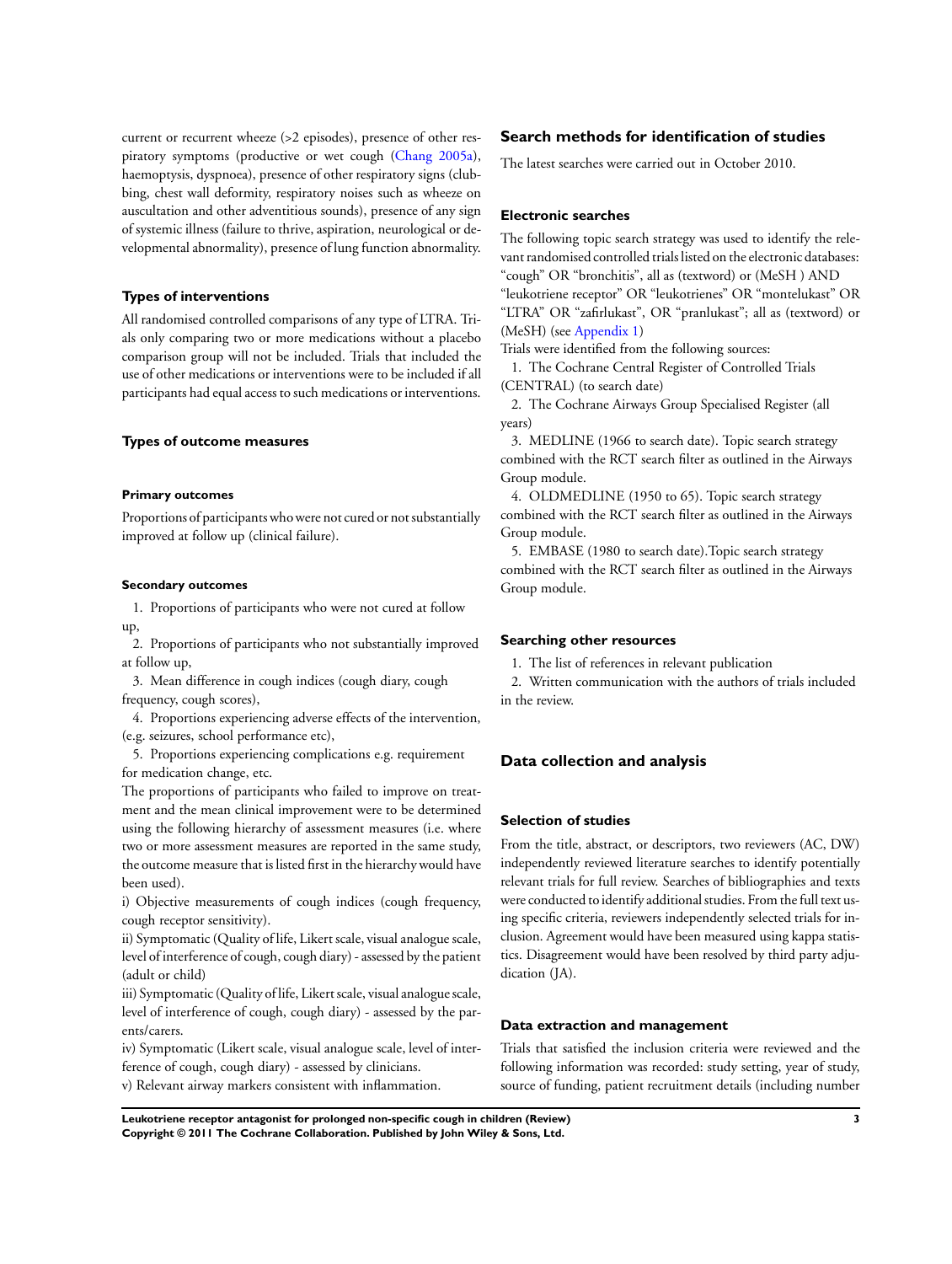of eligible subjects), inclusion and exclusion criteria, other symptoms, randomisation and allocation concealment method, numbers of participants randomised, blinding (masking) of participants, care providers and outcome assessors, dose and type of intervention, duration of therapy, co-interventions, numbers of patients not followed up, reasons for withdrawals from study protocol (clinical, side-effects, refusal and other), details on side-effects of therapy, and whether intention-to-treat analyses were possible. Data was extracted on the outcomes described previously. Further information was requested from the authors of the single included study [\(van Adelsberg 2005\)](#page-7-0)

#### **Assessment of risk of bias in included studies**

Rias of bias table in Revman was utilised. Aditionally quality assessment of the study included was independently performed by two reviewers (AC, JA). Four components of quality were assessed:

1. Allocation concealment. Trials were scored as: Grade A: Adequate concealment, Grade B: Unclear, Grade C: Clearly inadequate concealment. (Grade A = high quality).

2. Blinding. Trials were scored as: Grade A: Participant and care provider and outcome assessor blinded, Grade B: Outcome assessor blinded, Grade C: Unclear, Grade D: No blinding of outcome assessor (Grade A, B = high quality).

3. Reporting of participants by allocated group. Trials were scored as: Grade A: The progress of all randomised children in each group described, Grade B: Unclear or no mention of withdrawals or dropouts, Grade C: The progress of all randomised children in each group clearly not described. (Grade  $A = high$  quality).

4. Follow-up. Trials were scored as: Grade A: Outcomes measured in >90% (where withdrawals due to complications and side-effects are categorised as treatment failures), Grade B: Outcomes measured in 80-90%, Grade C: Unclear, Grade D: Outcomes measured in  $<80\%$ . (Grade A = high quality). While only the allocation concealment quality assessment would have been displayed in the meta-analysis figures, all assessments were included in the 'Characteristics of included studies' table.

#### **Measures of treatment effect**

It was planned that the dichotomous outcome variables of each individual study, relative and absolute risk reductions will be calculated using a modified intention-to-treat analysis. This analysis would have assumed that children not available for outcome assessment have not improved (and probably represents a conservative estimate of effect). An initial qualitative comparison of all the individually analysed studies of all the individually analysed studies to examine whether pooling of results (meta-analysis) would have been reasonable was planned. This would have taken into account differences in study populations, inclusion/exclusion criteria, interventions, outcome assessment, and estimated effect size.

#### **Data synthesis**

The results from studies that met the inclusion criteria and reported any of the outcomes of interest would have been included in the subsequent meta-analyses. The summary weighted risk ratio and 95% confidence interval (fixed-effect model) would have been calculated (Cochrane statistical package, RevMan 4.2). For cross-over studies, mean treatment differences would have been calculated from raw data, extracted or imputed and entered as fixed effects generic inverse variance (GIV) outcome, to provide summary weighted differences and 95% confidence intervals. In cross-over trials, only data from the first arm would have been included in meta analysis if data is combined with parallel studies [\(Elbourne 2002](#page-7-0)). Numbers needed to treat (NNT) would have been calculated from the pooled OR and its 95% CI applied to a specified baseline risk using an online calculator [\(Cates 2003](#page-7-0)). The cough indices would have been assumed to be normally distributed continuous variables so the mean difference in outcomes could be estimated (weighted mean difference). If studies reported outcomes using different measurement scales, the standardised mean difference would have been estimated. Any heterogeneity between the study results would have been described and tested to see if it reached statistical significance using a chi-squared test. The 95% confidence interval estimated using a random-effects model would have been included whenever there are concerns about statistical heterogeneity.

#### **Subgroup analysis and investigation of heterogeneity**

An a priori sub-group analysis was planned for children aged less than seven years and seven years and above.

#### **Sensitivity analysis**

Sensitivity analyses were planned to assess the impact of the potentially important factors on the overall outcomes:

- a) study quality;
- b) study size;
- c) variation in the inclusion criteria;

d) differences in the medications used in the intervention and comparison groups;

- e) differences in outcome measures;
- f) analysis using random effects model;
- g) analysis by 'treatment received';
- h) analysis by 'intention-to-treat'; and

## **R E S U L T S**

## **Description of studies**

**Leukotriene receptor antagonist for prolonged non-specific cough in children (Review) 4 Copyright © 2011 The Cochrane Collaboration. Published by John Wiley & Sons, Ltd.**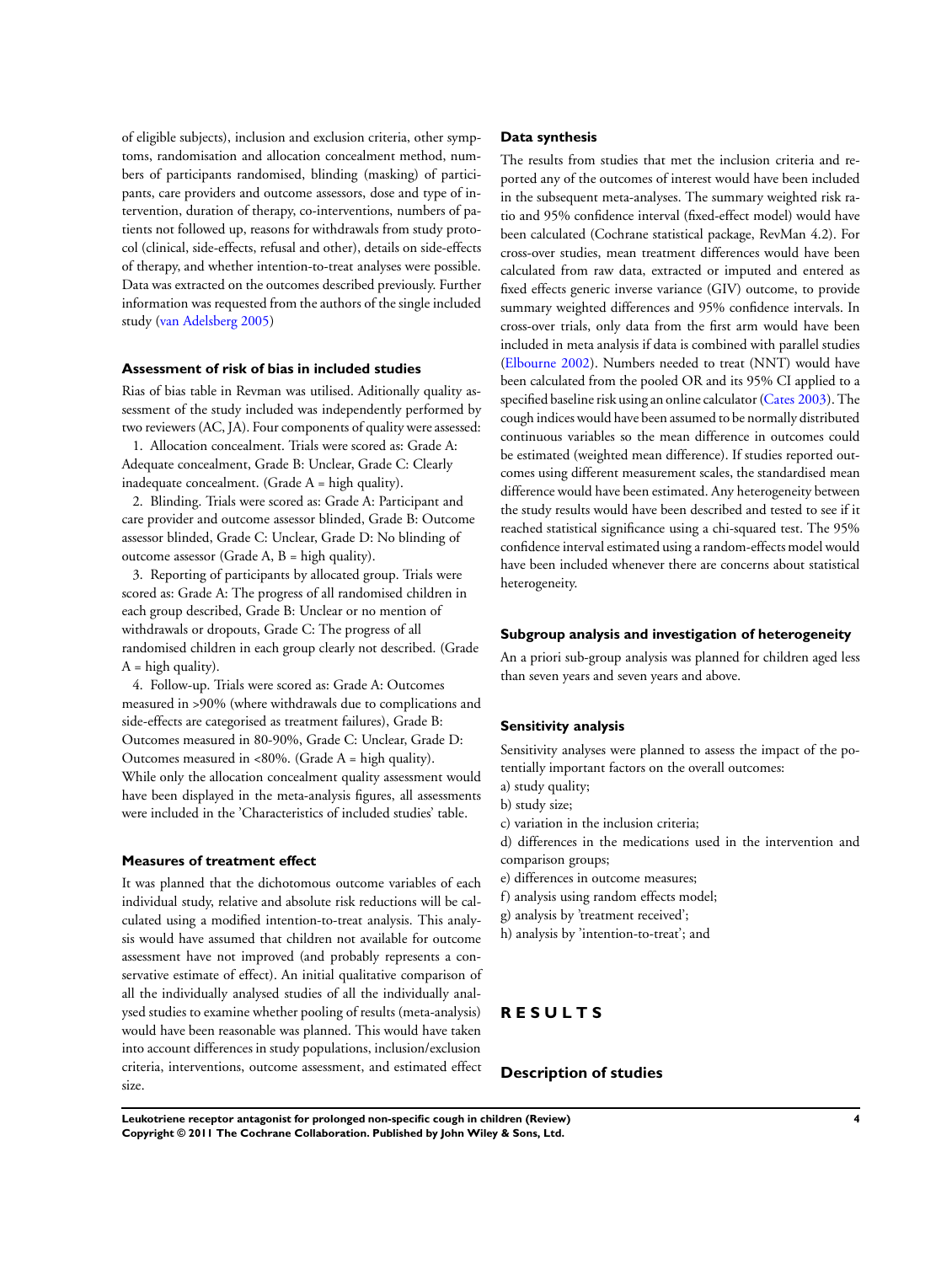See:[Characteristics of included studies;](#page-9-0)[Characteristics of excluded](#page-11-0) [studies.](#page-11-0)

#### **Results of the search**

The Airways Group Specialised Register/search identified 226 potentially relevant titles in the original search (2005). After assessing the abstracts, 24 papers were retrieved and five potential studies were considered (see [Characteristics of excluded studies](#page-11-0)). For the 2006 and 2007 updates, a further 62 and 40 abstracts were reviewed but no study fulfilled inclusion criteria. The 2008 search identified 63 abstracts of which 5 were obtained but none fulfilled inclusion criteria. The 2009 search identified 62 potential studies from which 9 papers were fully reviewed and only one study [\(Kooi 2008\)](#page-7-0) had subjects that fulfilled inclusion criteria. Of the 54 potential titles in the 2010 search, 4 papers were described in the 'excluded studies' list.

Two studies [\(van Adelsberg 2005,](#page-7-0) [Kooi 2008](#page-7-0)) fulfilled the eligibility criteria. Although the term 'asthma symptoms' which included cough was an inclusion criteria in the first included study [\(van Adelsberg 2005](#page-7-0)), it is likely that a number of children would not have fulfilled study criteria of non-specific cough. Data were sought from the corresponding author of the trial but none was received. The study was designed primarily for safety and tolerability of montelukast but analysis included clinical efficacy (see [Characteristics of included studies](#page-9-0)). The study was supported and reported by a commercial interest. The second study [\(Kooi 2008](#page-7-0)) included children with cough alone and hence fulfilled inclusion criteria. Raw data provided by the primary author revealed 11 children were in the 'cough only' subgroup of which only 6 (5 in montelukast group and one in placebo group) could be included for this review.

#### **Risk of bias in included studies**

Both studies [\(van Adelsberg 2005](#page-7-0),[Kooi 2008\)](#page-7-0) scored 'high quality' in two categories of the Quality Assessment scale. See also 'risk of bias table'

#### **Effects of interventions**

One study included 256 randomised subjects ([van Adelsberg](#page-7-0) [2005](#page-7-0)). There was no difference in all study endpoints between the montelukast and placebo groups. As it was not possible to separate children with non-specific cough from those without, no data have been presented in the MetaView. Cough was not reported as an outcome measure, thus cough-specific related outcomes cannot be described. Clinical adverse events were also not different between groups and no serious adverse events occurred in either group. The second study [\(Kooi 2008](#page-7-0)) included in this review had a subgroup that fulfilled the criteria (cough only). Relevant data

obtained from the raw results provided by the primary data are displayed in the analysis were but the effect of the intervention could not be estimated as the sample size was too small (n=6).

#### **D I S C U S S I O N**

Two randomised controlled trial comparing LTRA with a placebo in children with non-specific cough were identified. These studies were included as the inclusion criteria included children with isolated cough ([van Adelsberg 2005,](#page-7-0) [Kooi 2008](#page-7-0)). The authors included symptoms described as 'asthma symptoms' but it is highly controversial if the diagnosis of asthma can be made in the age group (6-24 months) studied ([Strunk 2002\)](#page-7-0). However it is likely that only some of the children in the study would have fulfilled the study criteria.

No difference between groups was found in both clinical efficacy or in adverse events in both studies [\(van Adelsberg 2005,](#page-7-0) [Kooi 2008\)](#page-7-0). In comparison to RCTs in adults ([Dicpinigaitis 2002,](#page-7-0) [Spector 2004\)](#page-7-0) using LTRA for cough outcomes whereby LTRAs were found to be effective, this review is inconclusive despite the significantly larger sample size (n=256) in the included study [\(van Adelsberg 2005](#page-7-0)) when compared to the study in adults [\(Dicpinigaitis 2002](#page-7-0), [Spector 2004\)](#page-7-0) (n= 8 and 14 respectively).

A single cohort study [\(Kopriva 2004\)](#page-7-0) was also found whereby the time to response was within 3 weeks (mainly within 2 weeks). However this has to interpreted in the context of methodological problems in studies with cough as an outcome measure, specifically the large placebo effect, biased subjective reporting, and period effect ([Chang 1999\)](#page-7-0). Given the morbidity associated with chronic cough in children, there is a need for the evaluation of the efficacy of LTRA on non-specific cough in children.

## **A U T H O R S ' C O N C L U S I O N S**

#### **Implications for practice**

With the lack of evidence, the routine use of LRTA in treating children with non-specific cough cannot be recommended. If LTRA were to be trialled in these children, current cohort data suggest a clinical response (subjective cough severity) usually occurs within two weeks of therapy and definitely within three weeks.

#### **Implications for research**

Randomised controlled trials of LTRA to determine the effectiveness in treating children with non-specific cough are clearly needed. Trials should be parallel studies and double blinded, given the known problems in studying cough, specifically the large placebo and time period effects ([Chang 1999\)](#page-7-0). Based on cohort data, a short trial of three weeks would suffice. Outcome measures

**Leukotriene receptor antagonist for prolonged non-specific cough in children (Review) 5 Copyright © 2011 The Cochrane Collaboration. Published by John Wiley & Sons, Ltd.**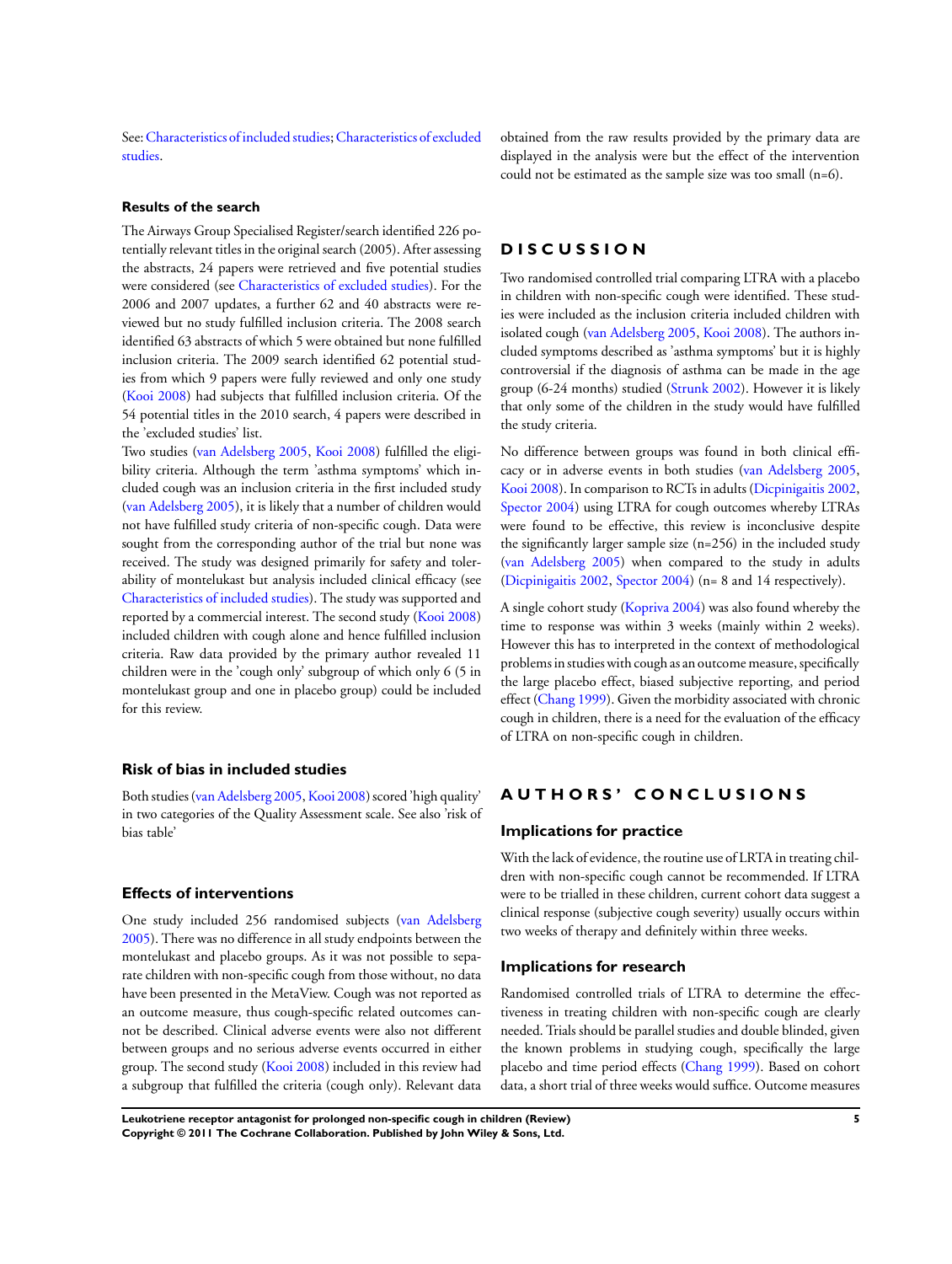<span id="page-7-0"></span>for the clinical studies on cough should be clearly defined using validated subjective data (including quality of life) and supported by objective data if possible.

**A C K N O W L E D G E M E N T S**

We thank Toby Lasserson, Chris Cates and Emma Welsh from the Airways Group for their advice, supportive role and comments to the protocol and review. We are also very grateful to Elizabeth Arnold for performing the original and 2008 and 2010 searches and obtaining the articles. We also thank Susan Hansen for the performing the searches for the 2006 and 2007 updates. Finally we thank Dr Kooi for very kindly providing the raw data from her study (Kooi 2008) for the 2009 update.

#### **R E F E R E N C E S**

#### **References to studies included in this review**

#### **Kooi 2008** *{published and unpublished data}*

Kooi EM, Schokker S, Marike Boezen H, de Vries TW, Vaessen-Verberne AA, van der Molen T, Duiverman EJ. Fluticasone or montelukast for preschool children with asthma-like symptoms: Randomized controlled trial. *Pulmonary Pharmacology & Therapeutics* 2008;**21**:798–804.

#### **van Adelsberg 2005** *{published data only}*

van Adelsberg J, Moy J, Wei LX, Tozzi CA, Knorr B, Reiss TF. Safety, tolerability, and exploratory efficacy of montelukast in 6- to 24-month-old patients with asthma. *Current Medical Research and Opinion* 2005;**21**(6):971–9.

#### **References to studies excluded from this review**

#### **Bisgaard 2003** *{published data only}*

Bisgaard H. A randomized trial of montelukast in respiratory syncytial virus post-bronchiolitis. *American Journal of Respiratory & Critical Care Medicine* 2003;**167**(3):379–83.

#### **Dicpinigaitis 1999** *{published data only}*

Dicpinigaitis PV. Effect of zafirlukast, a leukotriene-receptor antagonist, on cough reflex sensitivity in healthy volunteers. *Current Therapeutic Research, Clinical & Experimental* 1999; **60**(1):15–19.

#### **Dicpinigaitis 2002** *{published data only}*

Dicpinigaitis PV, Dobkin JB, Reichel J. Antitussive effect of the leukotriene receptor antagonist zafirlukast in subjects with cough-variant asthma. *Journal of Asthma* 2002;**39**(4): 291–7.

#### **Ghosh 2006** *{published data only}*

Ghosh G, Manglik AK, Roy S. Efficacy and safety of montelukast as monotherapy in children with mild persistent asthma. *Indian Pediatrics* 2006;**43**:780–5.

#### **Hallstrand 2002** *{published data only}*

Hallstrand TS, Moody MW, Wurfel MM, Schwartz LB, Henderson WR, Aitken ML. Inflammatory basis of exercise-induced bronchoconstriction. *American Journal of Respiratory and Critical Care Medicine.* 2005;**172**(6): 679–86.

#### **He 2009** *{published data only}*

He ZM, Guo YB, Xie CM. Effect of leukotriene receptor antagonist on cough variant asthma. *Nan Fang Yi Ke Da*

*Xue Xue Bao = Journal of Southern Medical University* 2009; **29**(4):694–6.

#### **Jung 2006** *{published data only}*

Jung J, Lee J, Kim J. Treatment of inhaled corticosteroid and leukotriene receptor antagonist in Korean young cough variant asthma children [Abstract]. *Journal of Allergy and Clinical Immunology* 2006;**117**(2 Suppl 1):S93.

#### **Kawai 2008** *{published data only}*

Kawai S, Baba K, Matsubara A, Shiono H, Okada T, Yamaguchi E. The efficacy of montelukast and airway mast cell profiles in patients with cough variant asthma. *Journal of Asthma* 2008;**45**:243–50.

#### **Kita 2010** *{published data only}*

Kita T, Fujimura M, Ogawa H, Nakatsumi Y, Nomura S, Ishiura Y, Myou S, Nakao S. Antitussive effects of the leukotriene receptor antagonist montelukast in patients with cough variant asthma and atopic cough. *Allergology International* 2010;**59**(2):185–192.

#### **Kopriva 2004** *{published data only}*

Kopriva F, Sobolova L, Szotkowska J, Zapalka M. Treatment of chronic cough in children with montelukast,a leukotriene receptor antagonist. *Journal of Asthma* 2004;**41**(7):715–20.

#### **Kowal 2006** *{published data only}*

Kowal K, Zukowski S, DuBuske LM, Bodzenta-Lukaszyk A. Montelukast and budesonide therapy of asthmatic patients suffering from chronic cough. *European Respiratory Journal* 2006;**28**(Suppl 50):440s [P2563].

#### **Lehtimaki 2009** *{published data only}*

Lehtimaki L, Petays T, Haahtela T. Montelukast is not effective in controlling allergic symptoms outside the airways: A randomised double-blind placebo-controlled crossover study. *International Archives of Allergy and Immunology* 2009;**149**:150–153.

#### **Proesmans 2009** *{published data only}*

Proesmans M, Sauer K, Govaere E, Raes M, De Bilderling G, De Boeck K. Montelukast does not prevent reactive airway disease in young children hospitalized for RSV bronchiolitis. *Acta Paediatrica* 2009;**98**(11):1830–4.

#### **Shimonda 2006** *{published data only}*

Shimonda TT, Kishikawa RR, Shoji SS, Nishima SS. Efficacy of airway anti-inflammatory treatments evaluated with airway inflammation markers in patients with cough

**Leukotriene receptor antagonist for prolonged non-specific cough in children (Review) 6 Copyright © 2011 The Cochrane Collaboration. Published by John Wiley & Sons, Ltd.**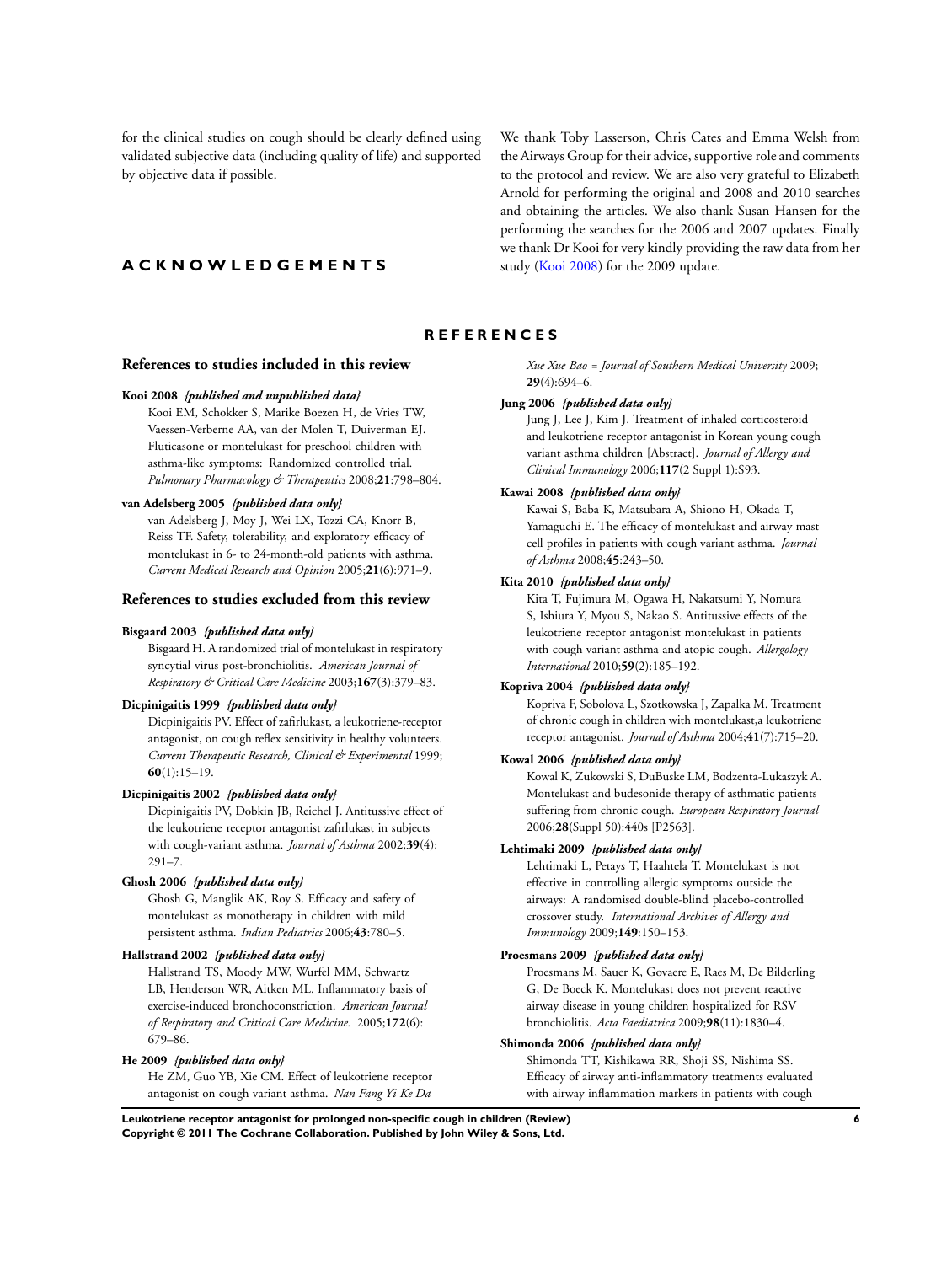variant asthma budesonide versus montelukast [Abstract].. *Journal of Allergy and Clinical Immunology* 2006;**117**(2 Suppl 1):S176.

#### **Spector 2004** *{published data only}*

Spector SL, Tan RA. Effectiveness of montelukast in the treatment of cough variant asthma. *Annals of Allergy, Asthma & Immunology* 2004;**93**(3):232–6.

#### **Yamaguchi 2009** *{published data only}*

Yamaguchi M, Niimi A, Matsumoto H, Ito I, Jinnai M, Otsuka K. et al.Comparative effects of low-and high-dose budesonide and montelukast in patients with cough variant asthma [abstract]. *Am J Respir Crit Care Med* 2009;**179**: A2314.

#### **Zedan 2009** *{published data only}*

Zedan M, Gamil N, El-Chennawi F, Maysara N, Hafeez HA, Nasef N, Fouda A. Evaluation of different asthma phenotype responses to montelukast versus fluticasone treatment. *Pediatric Asthma, Allergy and Immunology* 2009; **22**:63–68.

#### **Additional references**

#### **Britt 2002**

Britt H, Miller GC, Knox S, Charles J, Valenti L, Henderson J, et al.Bettering the evaluation and care of health - a study of general practice activity. AIHW Cat. No. GEP-10. Australian Institute of Health and Welfare, 2002.

#### **Cates 2003**

Cates C. Visual Rx. Online NNT Calculator.. http:// www.nntonline.net/: Cates C, 2003.

#### **Chang 1999**

Chang AB. Cough, cough receptors, and asthma in children. *Pediatric Pulmonology* 1999;**28**(1):59–70.

#### **Chang 2001**

Chang AB, Asher MI. A review of cough in children. *Journal of Asthma* 2001;**38**(4):299–309.

#### **Chang 2005a**

Chang AB, Gaffney JT, Eastburn MM, Faoagali J, Cox NC, Masters IB. Cough quality in children: a comparison of subjective vs. bronchoscopic findings. *Respiratory Research* 2005;**6**(1):3.

#### **Chang 2005b**

Chang AB. Cough: are children really different to adults?. *Cough* 2005;**1**:7.

#### **Cherry 2003**

Cherry DK, Burt CW, Woodwell DA. National Ambulatory Medical Care Survey: 2001 summary. *Advance Data* 2003; **11**(337):1–44.

#### **Cornford 1993**

Cornford CS, Morgan M, Ridsdale L. Why do mothers consult when their children cough?. *Family Practice* 1993; **10**(2):193–6.

#### **Elbourne 2002**

Elbourne DR, Altman DG, Higgins JPT, Curtin F, Worthington HV, Vail A. Meta-analyses involving crossover trials: methodological issues. *International Journal of Epidemiology* 2002;**31**(1):140–9.

#### **Ishikawa 1996**

Ishikawa J, Ichinose M, Miura M, Kageyama N, Yamauchi H, Tomaki M, et al.Involvement of endogenous tachykinins in LTD4-induced airway responses. *European Respiratory Journal* 1996;**9**(3):486–92.

#### **Mazzone 2004**

Mazzone SB. Sensory regulation of the cough reflex. *Pulmonary Pharmacology & Therapeutics* 2004;**17**(6):361–8.

#### **McKenzie 1994**

McKenzie S. Cough - but is it asthma?. *Archives of Disease in Childhood* 1994;**70**(1):1–2.

#### **Strunk 2002**

Strunk RC. Defining asthma in the preschool-aged child. *Pediatrics* 2002;**109**(2 Suppl):357–61.

#### **Wedde-Beer 2002**

Wedde-Beer K, Hu C, Rodriguez MM, Piedimonte G. Leukotrienes mediate neurogenic inflammation in lungs of young rats infected with respiratory syncytial virus. *American Journal of Physiology. Lung Cellular and Molecular Physiology.* 2002;**282**(5):L1143–50.

#### **Widdicombe 1995**

Widdicombe JG. Neurophysiology of the cough reflex. *European Respiratory Journal* 1995;**8**(7):1193–202.

∗ *Indicates the major publication for the study*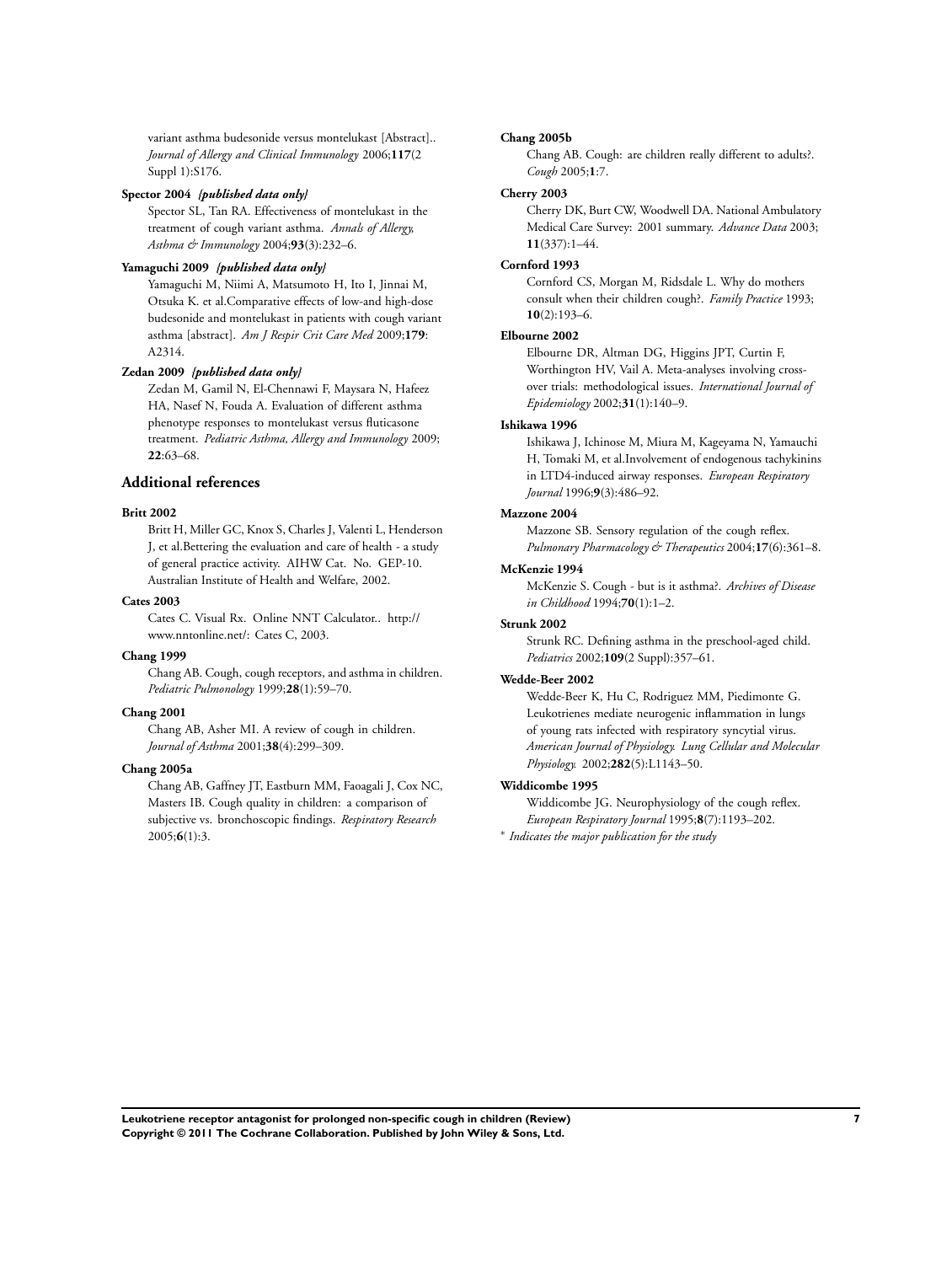## <span id="page-9-0"></span>**CHARACTERISTICS OF STUDIES**

## **Characteristics of included studies** *[ordered by study ID]*

### **Kooi 2008**

| Methods       | Multicenter, randomized, placebo-controlled, double-blind, double-dummy parallel trial<br>ICS or LTRA use was not allowed for a period of 4 weeks preceding the trial. Other<br>exclusion criteria were as follows: use of systemic corticosteroids in the last 2 months;<br>hospitalization for asthma-related symptoms<br>in the last 2 weeks; respiratory disorders other than asthma and poorly controlled systemic<br>diseases. Subsequently, eligible children entered a run-in period of 2 weeks in which the<br>caregivers of the child recorded their child's respiratory symptoms in a diary. Children<br>with symptoms on less than 4 days of the<br>2-week run-in period or children who used anti-inflammatory medication in this period<br>were excluded at the second visit<br>Quality Assessment: B, A, A, B; high quality score of 2.                                                                                                                                                                                                                                                                 |
|---------------|------------------------------------------------------------------------------------------------------------------------------------------------------------------------------------------------------------------------------------------------------------------------------------------------------------------------------------------------------------------------------------------------------------------------------------------------------------------------------------------------------------------------------------------------------------------------------------------------------------------------------------------------------------------------------------------------------------------------------------------------------------------------------------------------------------------------------------------------------------------------------------------------------------------------------------------------------------------------------------------------------------------------------------------------------------------------------------------------------------------------|
| Participants  | Children were recruited from three outpatient clinics (secondary care) in The Nether-<br>lands. Children aged<br>2-5 years with asthma-like symptoms (wheeze, cough and/or shortness of breath) of<br>sufficient severity to justify the use of prophylactic asthma treatment were eligible for<br>inclusion.63 aged 2-6 years with asthma-like symptoms were included<br>Number of participants in whole study: Fluticasone (n=25), Montelukast (n=18) or<br>placebo (n=20). Mean age (years and SD) in respective groups were 3.8 (71.4) 3.9 (71.<br>1) and 3.8 $(71.3)$ respectively<br>Number of 'cough only' participants in study: Fluticasone (n=5), Montelukast (n=5) or<br>$placebo(n=1)$                                                                                                                                                                                                                                                                                                                                                                                                                     |
| Interventions | Fluticasone (100 ug twice daily via metered dose inhaler and a spacer (Aerochamber)),<br>Montelukast (4mg daily) or placebo (dummy MDI and dummy tablet) for 3 months                                                                                                                                                                                                                                                                                                                                                                                                                                                                                                                                                                                                                                                                                                                                                                                                                                                                                                                                                  |
| Outcomes      | The primary outcome was the daily symptom score (wheeze, cough, shortness of breath)<br>as recorded by caregivers in a symptom diary card which were filled out twice daily during<br>the run-in period and 1<br>month prior to each follow-up visit. Parents rated their child's night-time and day-time<br>symptoms (cough, wheeze and shortness of breath) on a scale from 0 (no symptoms) to<br>3 (severe symptoms) each morning and evening. Thus, the total daily symptom score<br>ranged from 0 to 18<br>Secondary endpoints were rescue medication free days, blood eosinophils and lung func-<br>tion (interrupter technique and forced oscillation technique (FOT)). Data on rescue<br>medication use were derived from the dairy card. The percentage of days on which no<br>rescue medication (salbutamol) was used was calculated. Eosinophils were measured in<br>venous blood at baseline and after 3 months. Lung function was measured using two<br>non-invasive techniques: the interrupter technique and the FOT<br>Adverse events and concomitant medication use were obtained from the diary card |
| Notes         | Raw data relevant to children with cough and no wheeze were kindly provided by Dr<br>Kooi                                                                                                                                                                                                                                                                                                                                                                                                                                                                                                                                                                                                                                                                                                                                                                                                                                                                                                                                                                                                                              |

**Leukotriene receptor antagonist for prolonged non-specific cough in children (Review) 8 Copyright © 2011 The Cochrane Collaboration. Published by John Wiley & Sons, Ltd.**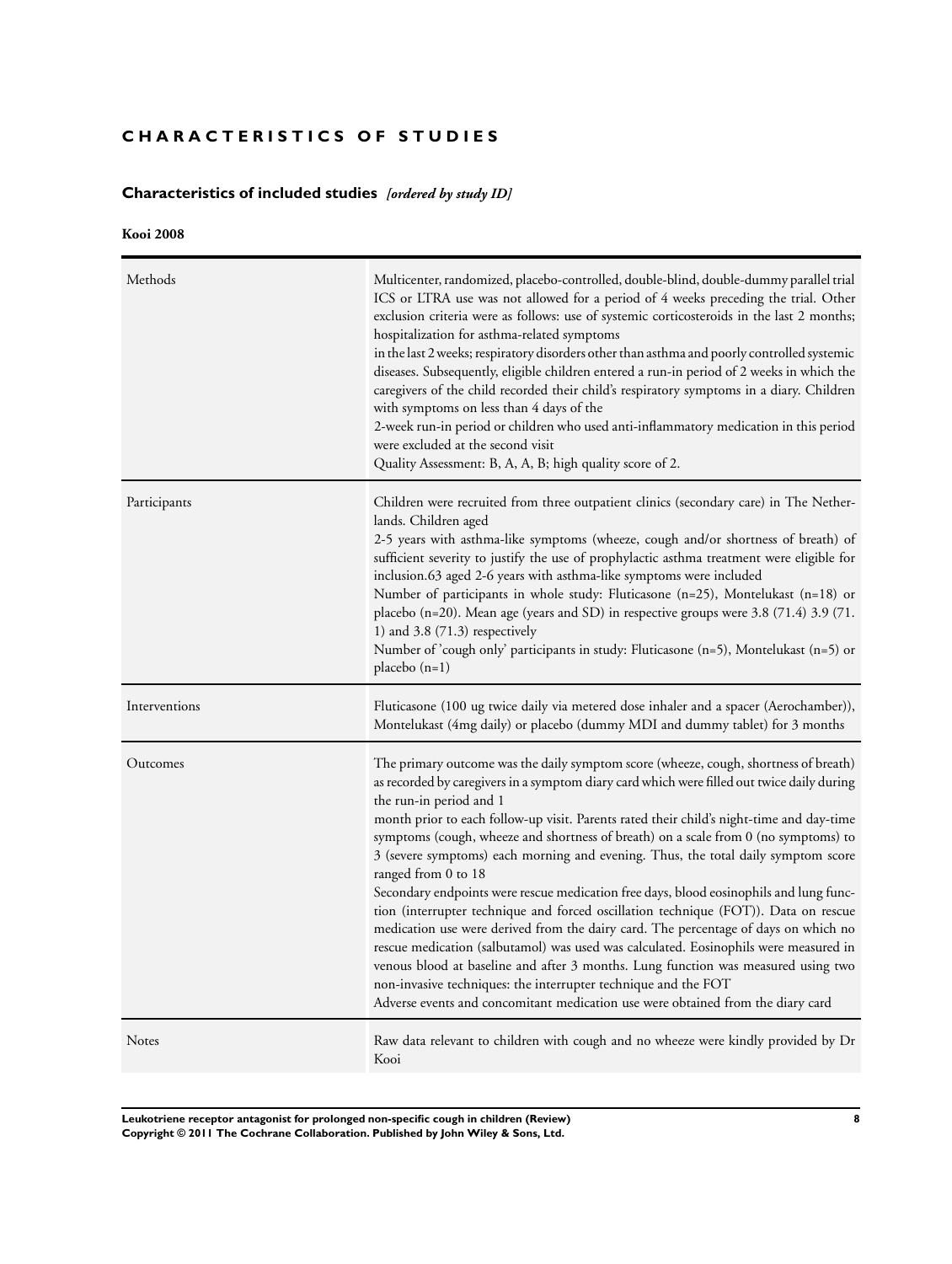## *Risk of bias*

| Item                                               | Authors' judgement | Description                                                                                                                                                                                           |
|----------------------------------------------------|--------------------|-------------------------------------------------------------------------------------------------------------------------------------------------------------------------------------------------------|
| Allocation concealment?                            | Unclear            | Not described in paper                                                                                                                                                                                |
| Blinding?<br>All outcomes                          | Yes                | Double blinded, double dummy trial                                                                                                                                                                    |
| Incomplete outcome data addressed?<br>All outcomes | Yes                | Drop-outs and reasons provided                                                                                                                                                                        |
| Free of selective reporting?                       | Yes                |                                                                                                                                                                                                       |
| Free of other bias?                                | Yes                | Baseline data for groups (montelukast vs<br>placebo) were similar. Study supported by<br>Merck Sharp and Dohme (manufacturer of<br>montelukast) but authors had no financial<br>conflicts of interest |

## **van Adelsberg 2005**

| Methods       | Randomised, double blind, placebo-controlled, parallel, multicentre study, comparing<br>6 weeks of montelukast with placebo in children aged 6-24 months with 'asthma symp-<br>toms' including cough. The study was designed primarily for safety and tolerability of<br>montelukast; number allocated to montelukast to placebo was 2:1. Study was carried<br>out, supported and reported by a commercial interest (Merck Research Laboratories)<br>Randomisation by computer generated schedule, method of blinding and allocation<br>concealment not described. Adherence not mentioned. Dropouts: montelukast=6 (3.<br>4%), placebo= 7 (8.4%)<br>Quality Assessment: B, A, A, B; high quality score of 2.                                                                                                                                       |
|---------------|-----------------------------------------------------------------------------------------------------------------------------------------------------------------------------------------------------------------------------------------------------------------------------------------------------------------------------------------------------------------------------------------------------------------------------------------------------------------------------------------------------------------------------------------------------------------------------------------------------------------------------------------------------------------------------------------------------------------------------------------------------------------------------------------------------------------------------------------------------|
| Participants  | 256 children (359 screened) aged 6-24 months were recruited from 65 centres (Africa,<br>Asia, Europe, North America, South America). Participants were reviewed 2 weekly.<br>Method of recruitment not specified<br>Montelukast group: 51 (29%) aged 6-12 months, 124 (70.9%) aged 12.1-24 months;<br>59 boys, 22 girls. Placebo group: 33 (40.7.%) aged 6-12 months, 48 (59.3%) aged 12.<br>1-24 months; 116 boys, 59 girls<br>Inclusion criteria: history of 'asthma-like' symptoms, including but not limited to cough,<br>wheezing, and shortness of breath; or a history of physician-diagnosed asthma<br>Exclusion: born premature, unresolved respiratory tract infection, any serious condition<br>requiring hospitalisation or emergency room visits in the within 4 weeks, or an asthma<br>exacerbation within 2 weeks of pre-study visit |
| Interventions | 6 weeks of 4mg montelukast (oral granules) or matching placebo, given once a day. Trial<br>medications were given with one tablespoon of apple sauce at bedtime                                                                                                                                                                                                                                                                                                                                                                                                                                                                                                                                                                                                                                                                                     |

**Leukotriene receptor antagonist for prolonged non-specific cough in children (Review) 9 Copyright © 2011 The Cochrane Collaboration. Published by John Wiley & Sons, Ltd.**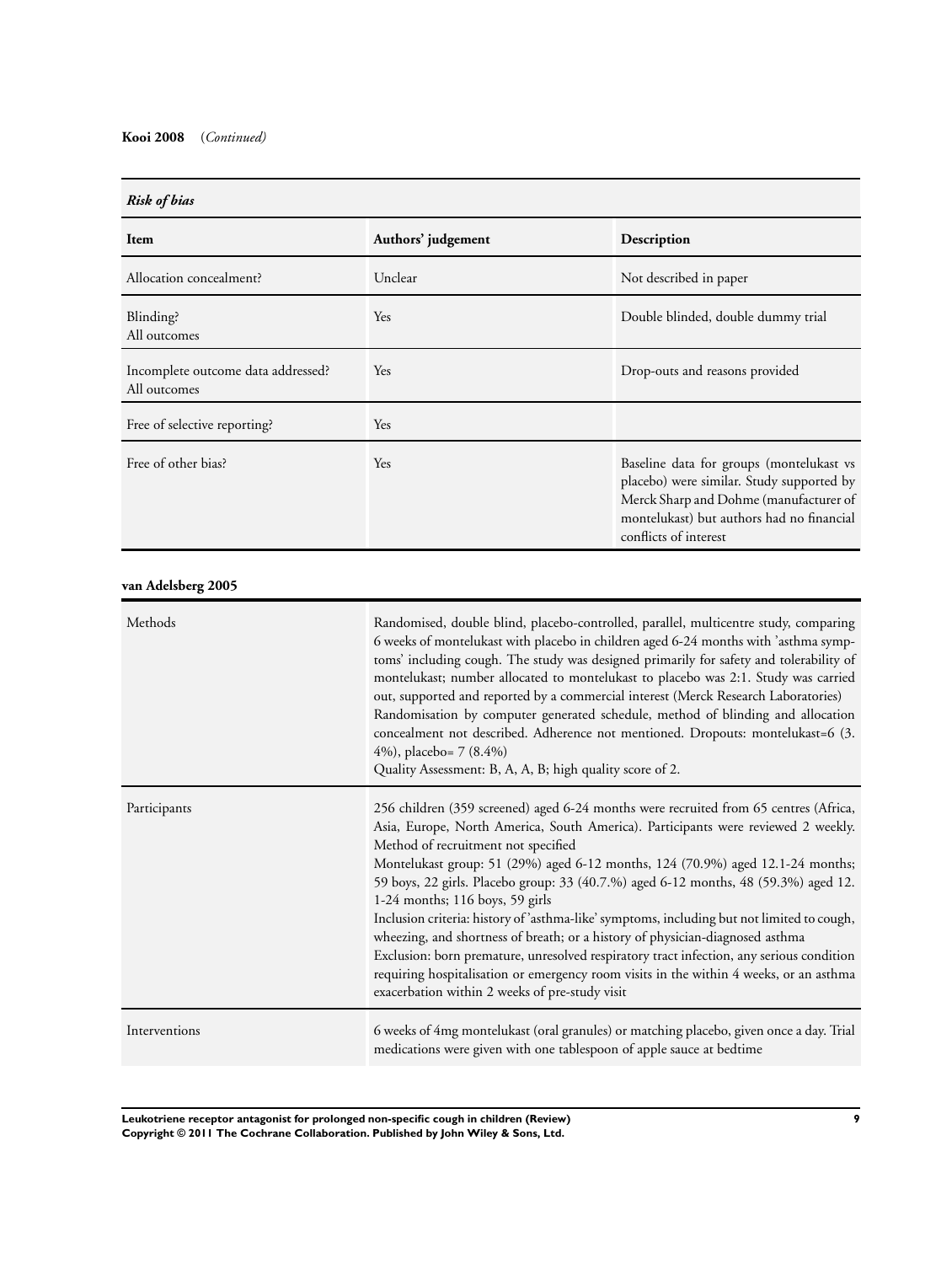#### <span id="page-11-0"></span>**van Adelsberg 2005** (*Continued)*

| Outcomes     | Safety and tolerability of trial medications. Secondary endpoints were efficacy endpoints:<br>days without beta agonist use, beta agonist use per day, total peripheral blood eosinophil<br>count, number of unscheduled physician, emergency room or hospital visits due to wors-<br>ening 'asthma' symptoms, oral corticosteroid rescues for asthma' symptoms, asthma at-<br>tacks (composite of unscheduled visits and oral steroid rescues) and discontinuations due<br>to worsening 'asthma symptoms'. Carers recorded details daily on a modified calender.<br>Authors considered secondary endpoints exploratory outcomes |
|--------------|----------------------------------------------------------------------------------------------------------------------------------------------------------------------------------------------------------------------------------------------------------------------------------------------------------------------------------------------------------------------------------------------------------------------------------------------------------------------------------------------------------------------------------------------------------------------------------------------------------------------------------|
| <b>Notes</b> | Study was included as cough was an inclusion factor and diagnosis of asthma in the age<br>group of participants is controversial<br>Study's primary author was contacted but did not respond to request for additional data                                                                                                                                                                                                                                                                                                                                                                                                      |

## *Risk of bias*

| Item                                               | Authors' judgement | Description                                                                                                    |  |  |  |  |  |
|----------------------------------------------------|--------------------|----------------------------------------------------------------------------------------------------------------|--|--|--|--|--|
| Allocation concealment?                            | Unclear            | Information not available                                                                                      |  |  |  |  |  |
| Blinding?<br>All outcomes                          | Yes                |                                                                                                                |  |  |  |  |  |
| Incomplete outcome data addressed?<br>All outcomes | Yes                |                                                                                                                |  |  |  |  |  |
| Free of selective reporting?                       | Yes                |                                                                                                                |  |  |  |  |  |
| Free of other bias?                                | Unclear            | Study was carried out, supported and re-<br>ported by a commercial interest (Merck Re-<br>search Laboratories) |  |  |  |  |  |

## **Characteristics of excluded studies** *[ordered by study ID]*

| Study              | Reason for exclusion                                                                                                                       |
|--------------------|--------------------------------------------------------------------------------------------------------------------------------------------|
| Bisgaard 2003      | Young children (3-36 months) were recruited from hospitalised episodes of bronchiolitis. Hence children did<br>not have non-specific cough |
| Dicpinigaitis 1999 | Study in healthy adults                                                                                                                    |
| Dicpinigaitis 2002 | RCT cross-over design in 8 adults on the effect of a 14-day course zafirlukast on subjective cough score and<br>cough-reflex sensitivity   |
| Ghosh 2006         | Non RCT. Some children' with cough variant asthma' were included in the study but the study was not a<br>randomised controlled study       |

**Leukotriene receptor antagonist for prolonged non-specific cough in children (Review) 10 Copyright © 2011 The Cochrane Collaboration. Published by John Wiley & Sons, Ltd.**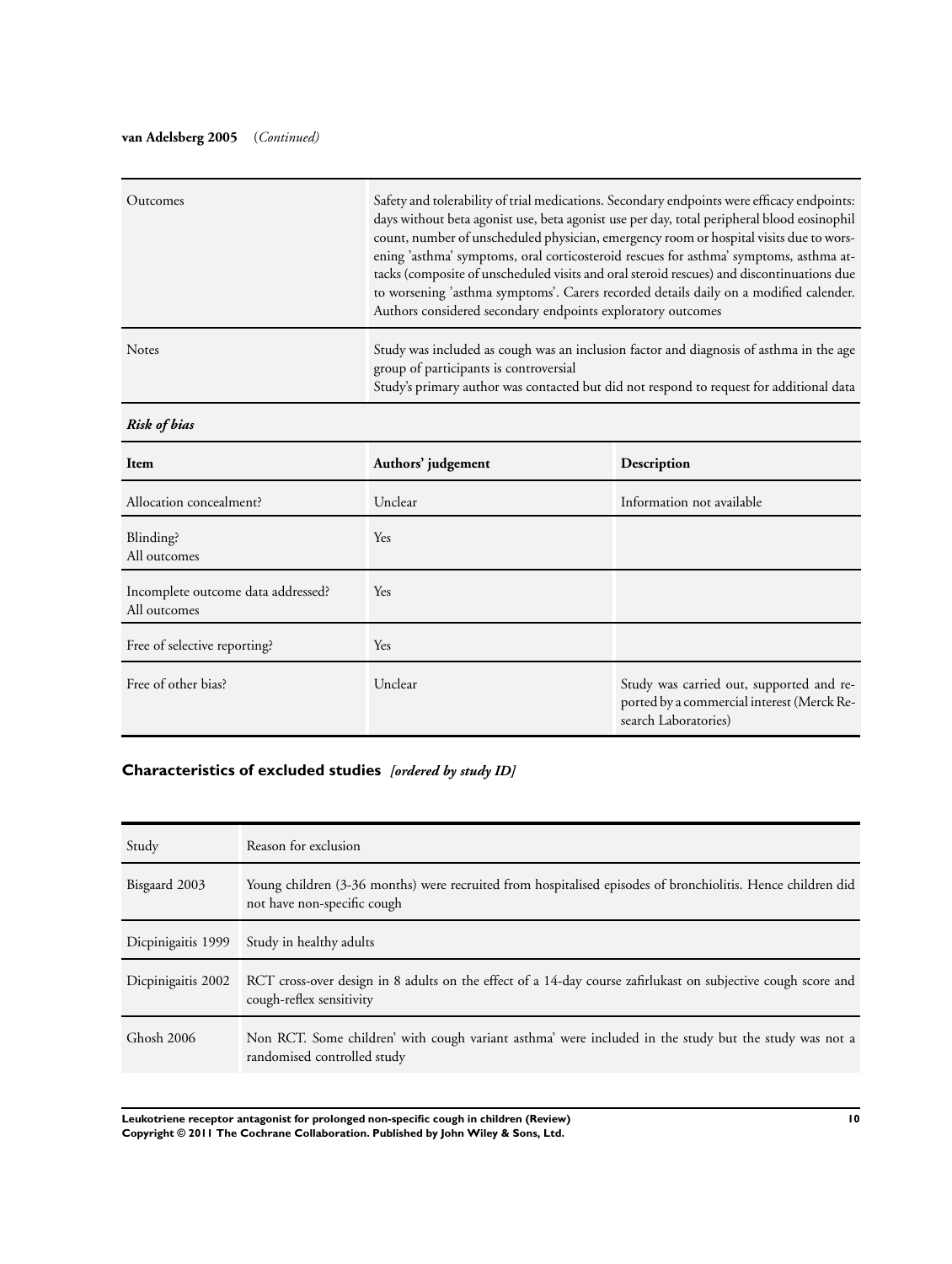## (*Continued)*

| Hallstrand 2002  | RCT using montelukast and loratadine or placebo for exercise induced bronchoconstriction in adults                                                                                                                |
|------------------|-------------------------------------------------------------------------------------------------------------------------------------------------------------------------------------------------------------------|
| He 2009          | Case control study involving 4 weeks of terbutaline and montelukast compared to terbutaline                                                                                                                       |
| <b>Jung 2006</b> | Non-placebo control study comparing inhaled budesonide (nebulised 500ug bd), montelukast and salbutamol                                                                                                           |
| Kawai 2008       | Non-RCT in adults                                                                                                                                                                                                 |
| <b>Kita 2010</b> | Study on adults with 'atopic cough' randomised to montelukast or placebo, and 'cough variant asthma' ran-<br>domised to montelukast, clenbuterol, or montelukast plus clenbuterol                                 |
| Kopriva 2004     | Non randomised trial. Cohort study on 22 children given montelukast (5mg daily) for 4 weeks. Cough ceased<br>in 14 (68%) of children by week 3 of treatment                                                       |
| Kowal 2006       | Study on adults with asthma                                                                                                                                                                                       |
| Lehtimaki 2009   | A randomised, double-blind, placebo-controlled crossover study on the effect of montelukast in atopic syndrome.<br>Cough was not an outcome measure                                                               |
| Proesmans 2009   | Study on young children randomised to montelukast or placebo post bronchiolitis. Study found no statistical<br>significant differences between the two groups for symptom-free (cough and wheeze) days and nights |
| Shimonda 2006    | Non placebo trial                                                                                                                                                                                                 |
| Spector 2004     | RCT in 14 adults with a 7- to 10-day baseline period and a 4-week treatment period with montelukast, 10 mg,<br>or placebo daily                                                                                   |
| Yamaguchi 2009   | Study on adults with 'cough variant asthma'. Participants randomly assigned to receive daily doses of budesonide<br>(BUD) 400 mcg (n=22), BUD 1200 mcg (22) or montelukast 10 mg                                  |
| Zedan 2009       | Prospective case control study comparing montelukast to fluticasone for reducing symptoms (including cough)<br>and other asthma markers in children                                                               |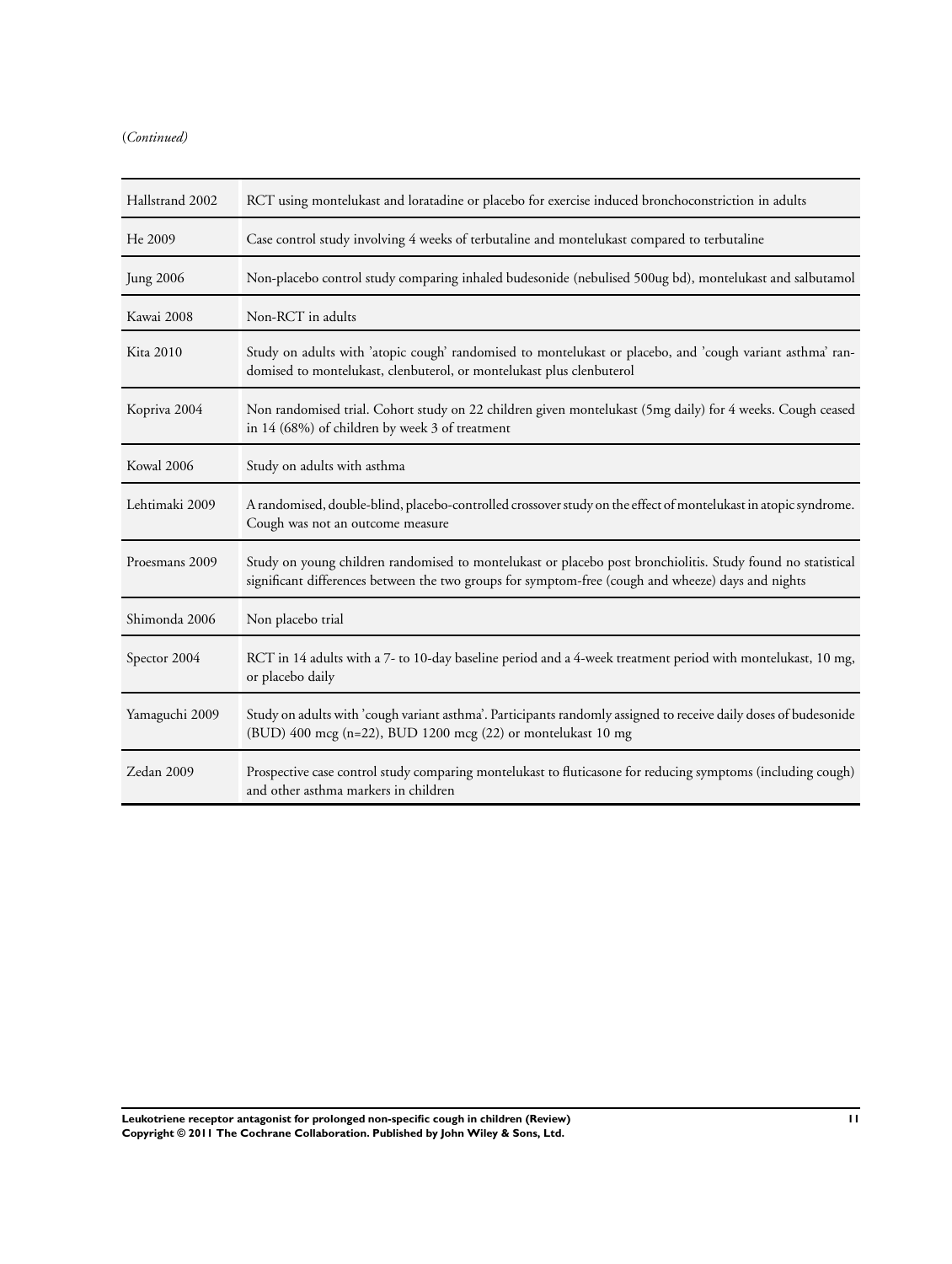## **D A T A A N D A N A L Y S E S**

## **Comparison 1. Cough outcomes**

| Outcome or subgroup title | No. of<br>studies | No. of<br>participants | <b>Statistical method</b>           | <b>Effect</b> size |
|---------------------------|-------------------|------------------------|-------------------------------------|--------------------|
| 1 Day-time cough          |                   |                        | Mean Difference (IV, Fixed, 95% CI) | Not estimable      |
| 2 Night-time cough        |                   | (2)                    | Mean Difference (IV, Fixed, 95% CI) | Not estimable      |

## **Comparison 2. Rescue medications**

| Outcome or subgroup title | No. of<br>studies | No. of<br>participants | <b>Statistical method</b>           | <b>Effect</b> size |
|---------------------------|-------------------|------------------------|-------------------------------------|--------------------|
| 1 Salbutamol use          |                   |                        | Mean Difference (IV, Fixed, 95% CI) | Not estimable      |

## **Analysis 1.1. Comparison 1 Cough outcomes, Outcome 1 Day-time cough.**

Review: Leukotriene receptor antagonist for prolonged non-specific cough in children

Comparison: 1 Cough outcomes

Outcome: 1 Day-time cough

| Study or subgroup                             | Montelukast<br>N | Mean(SD) | Placebo<br>$\mathbb N$ | Mean(SD) |                      |                | Mean<br>Difference<br>IV, Fixed, 95% CI | Weight                   | Mean<br>Difference<br>IV, Fixed, 95% CI |
|-----------------------------------------------|------------------|----------|------------------------|----------|----------------------|----------------|-----------------------------------------|--------------------------|-----------------------------------------|
| <b>Kooi 2008</b>                              | C                | 13(7.25) |                        | 25(0)    |                      |                |                                         |                          | Not estimable                           |
| <b>Total (95% CI)</b>                         |                  |          |                        |          |                      |                |                                         |                          | Not estimable                           |
| Heterogeneity: not applicable                 |                  |          |                        |          |                      |                |                                         |                          |                                         |
| Test for overall effect: not applicable       |                  |          |                        |          |                      |                |                                         |                          |                                         |
| Test for subgroup differences: Not applicable |                  |          |                        |          |                      |                |                                         |                          |                                         |
|                                               |                  |          |                        |          |                      |                |                                         |                          |                                         |
|                                               |                  |          |                        |          | $-2$                 | $\sim$ $\vert$ |                                         | $\overline{\phantom{a}}$ |                                         |
|                                               |                  |          |                        |          | Favours experimental |                | Favours control                         |                          |                                         |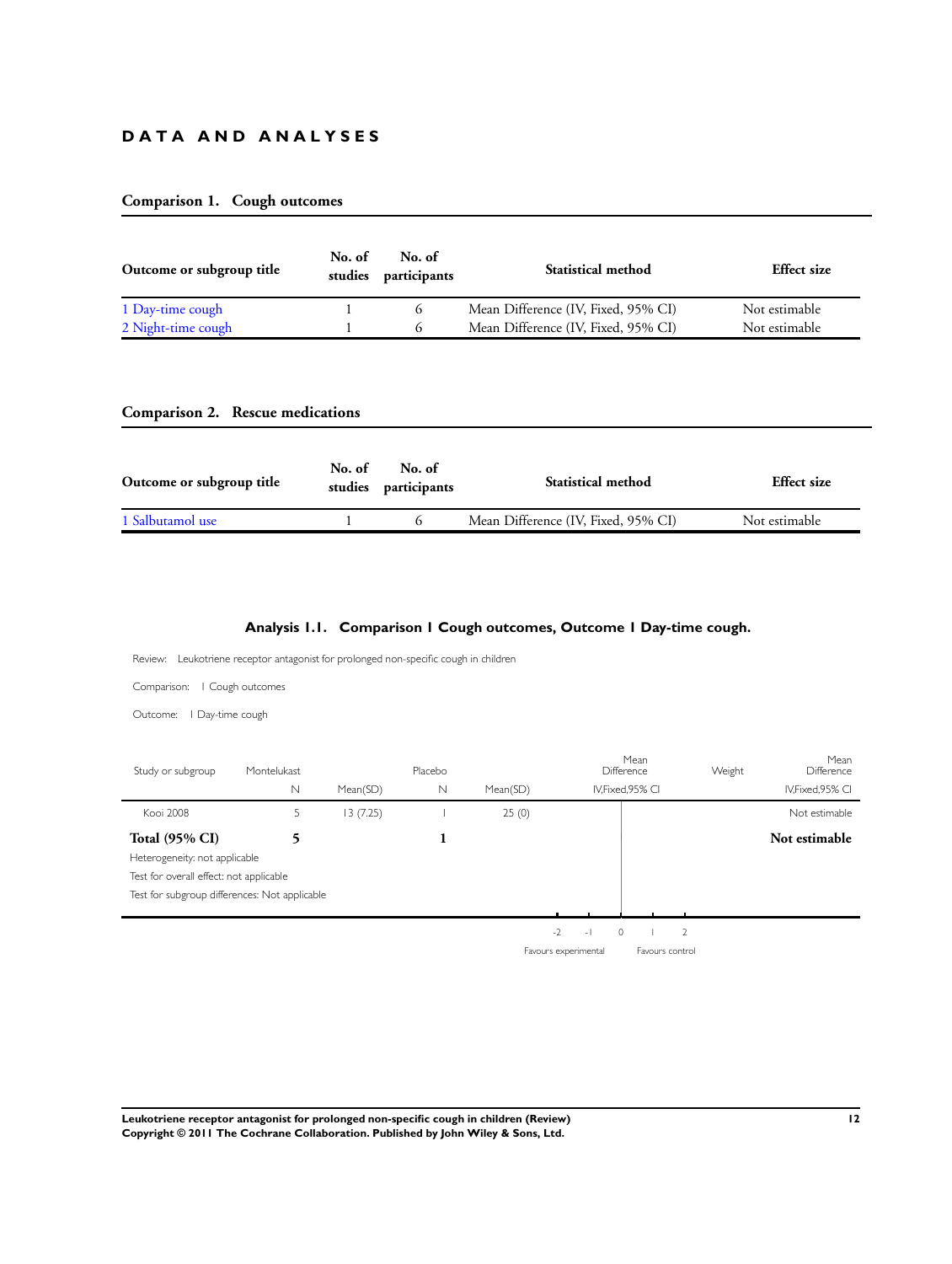## **Analysis 1.2. Comparison 1 Cough outcomes, Outcome 2 Night-time cough.**

<span id="page-14-0"></span>Review: Leukotriene receptor antagonist for prolonged non-specific cough in children

Comparison: 1 Cough outcomes

Outcome: 2 Night-time cough

| Study or subgroup                             | Montelukast |          | Placebo |          |                      |       | Difference        | Mean |                 | Weight | Mean<br>Difference |
|-----------------------------------------------|-------------|----------|---------|----------|----------------------|-------|-------------------|------|-----------------|--------|--------------------|
|                                               | N           | Mean(SD) | N       | Mean(SD) |                      |       | IV, Fixed, 95% CI |      |                 |        | IV.Fixed.95% CI    |
| <b>Kooi 2008</b>                              | 5           | 9(9.75)  |         | 25(0)    |                      |       |                   |      |                 |        | Not estimable      |
| <b>Total (95% CI)</b>                         | 5.          |          |         |          |                      |       |                   |      |                 |        | Not estimable      |
| Heterogeneity: not applicable                 |             |          |         |          |                      |       |                   |      |                 |        |                    |
| Test for overall effect: not applicable       |             |          |         |          |                      |       |                   |      |                 |        |                    |
| Test for subgroup differences: Not applicable |             |          |         |          |                      |       |                   |      |                 |        |                    |
|                                               |             |          |         |          |                      |       |                   |      |                 |        |                    |
|                                               |             |          |         |          | $-100$               | $-50$ |                   | 50   | 100             |        |                    |
|                                               |             |          |         |          | Favours experimental |       |                   |      | Favours control |        |                    |

#### **Analysis 2.1. Comparison 2 Rescue medications, Outcome 1 Salbutamol use.**

Review: Leukotriene receptor antagonist for prolonged non-specific cough in children

Comparison: 2 Rescue medications

Outcome: 1 Salbutamol use

| Study or subgroup                             | Montelukast |           | Placebo     |          |                      | Mean<br>Difference | Weight | Mean<br>Difference |
|-----------------------------------------------|-------------|-----------|-------------|----------|----------------------|--------------------|--------|--------------------|
|                                               | N           | Mean(SD)  | $\mathbb N$ | Mean(SD) |                      | IV, Fixed, 95% CI  |        | IV, Fixed, 95% CI  |
| <b>Kooi 2008</b>                              | 5           | 3.2(5.63) |             | 0(0)     |                      |                    |        | Not estimable      |
| <b>Total (95% CI)</b>                         | 5           |           |             |          |                      |                    |        | Not estimable      |
| Heterogeneity: not applicable                 |             |           |             |          |                      |                    |        |                    |
| Test for overall effect: not applicable       |             |           |             |          |                      |                    |        |                    |
| Test for subgroup differences: Not applicable |             |           |             |          |                      |                    |        |                    |
|                                               |             |           |             |          |                      |                    |        |                    |
|                                               |             |           |             |          | $-50$<br>$-100$      | 50                 | 100    |                    |
|                                               |             |           |             |          | Favours experimental | Favours control    |        |                    |
|                                               |             |           |             |          |                      |                    |        |                    |
|                                               |             |           |             |          |                      |                    |        |                    |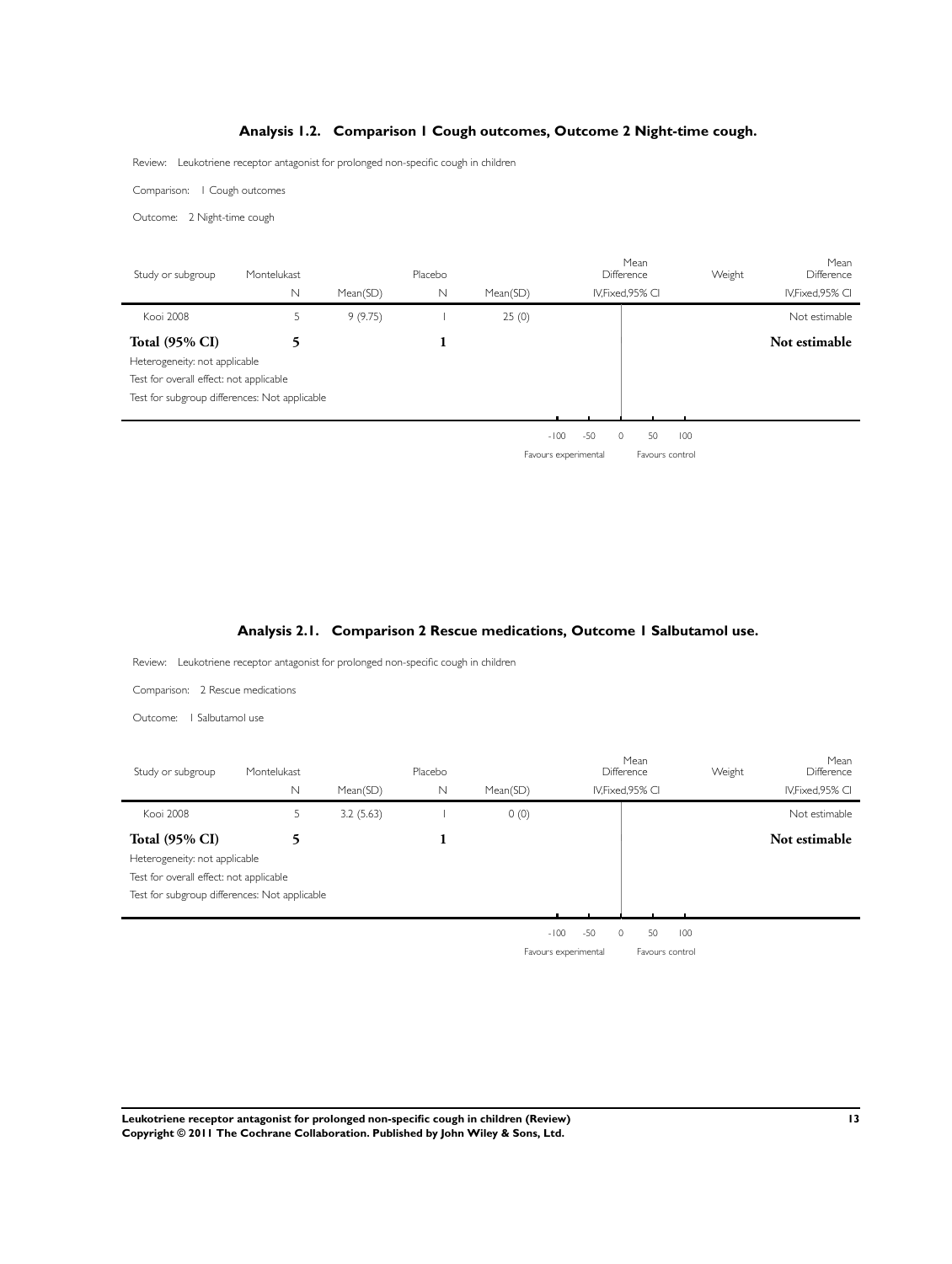## <span id="page-15-0"></span>**A P P E N D I C E S**

## **Appendix 1. Search strategies**

| Database                                                                                     | Search                                                                                                                                                                                                                                                                                                                                                                                                                                                    |
|----------------------------------------------------------------------------------------------|-----------------------------------------------------------------------------------------------------------------------------------------------------------------------------------------------------------------------------------------------------------------------------------------------------------------------------------------------------------------------------------------------------------------------------------------------------------|
| <b>CENTRAL</b>                                                                               | #1. COUGH single term (MeSH)<br>#2. BRONCHITIS explode tree 1 (MeSH)<br>#3. $cough*$<br>#4. bronchiti*<br>#5. (#1 or #2 or #3 or #4)<br>#6. LEUKOTRIENE ANTAGONISTS single term (MeSH)<br>#7. leukotriene*<br>#8. leucotriene*<br>#9. montelukast*<br>#10. zafirlukast*<br>#11. ltra<br>#12. anti-leukotriene*<br>#13. (anti next leukotriene*)<br>#14 pranlukast*<br>#15. (#6 or #7 or #8 or #9 or #10 or #11 or #12 or #13 or #14)<br>#16. (#5 and #15) |
| MEDLINE/OLDMEDLINE<br>(Combined with RCT filter as described in the Airways Group<br>Module) | 1. exp cough/<br>2. exp bronchitis/<br>3. cough\$.tw.<br>4. bronchiti\$.tw.<br>5. or/1-4<br>6. leukotriene antagonists/<br>7. leukotriene\$.tw.<br>8. leucotriene\$.tw.<br>9. montelukast\$.tw.<br>10. zafirlukast\$.tw.<br>11. pranlukast\$.tw.<br>12. LTRA.tw.<br>13. anti-leukotriene\$.tw.<br>14. anti-leucotriene\$.tw.<br>15. or/6-14<br>16.5 and 15                                                                                                |
| <b>EMBASE</b><br>(Combined with RCT filter as described in the Airways Group<br>Module)      | 1. exp coughing/<br>2. exp bronchitis/<br>3. cough\$.tw.<br>4. bronchiti\$.tw.<br>5. or $/1-4$<br>6. exp Leukotriene Receptor Blocking Agent/<br>7. leukotriene\$.tw.<br>8. leucotriene\$.tw.<br>9. montelukast\$.tw.<br>10. zafirlukast\$.tw.                                                                                                                                                                                                            |

**Leukotriene receptor antagonist for prolonged non-specific cough in children (Review) 14 Copyright © 2011 The Cochrane Collaboration. Published by John Wiley & Sons, Ltd.**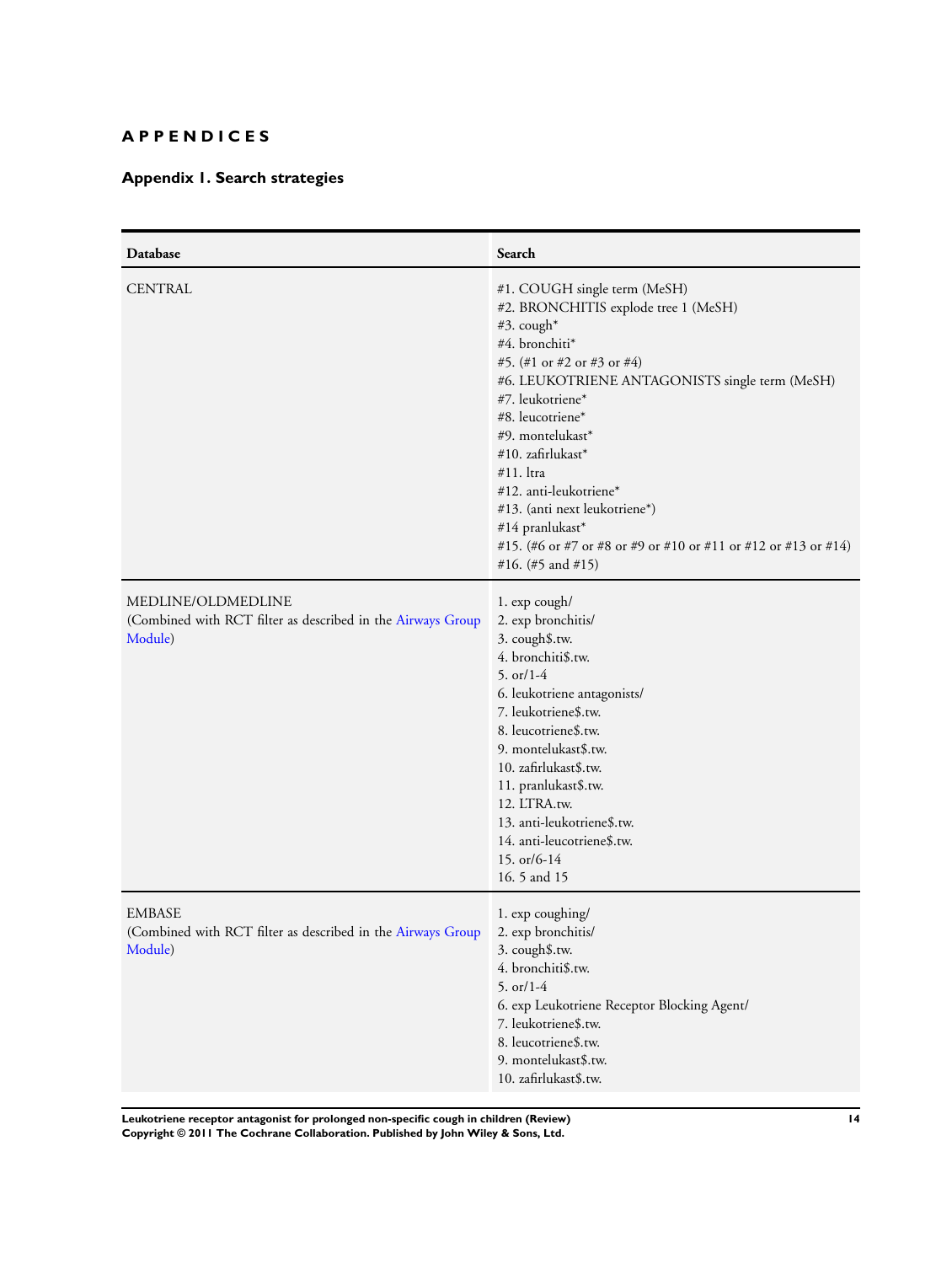#### (*Continued)*

|                        | 11. pranlukast\$.tw.<br>12. LTRA.tw.<br>13. anti-leukotriene\$.tw.<br>14. anti-leucotriene\$.tw.<br>15. or/6-14<br>16. 5 and 15                                   |
|------------------------|-------------------------------------------------------------------------------------------------------------------------------------------------------------------|
| Airways Group Register | (cough* or bronchiti*) AND (leukotriene* or leucotriene* or anti-<br>leukotriene* or anti-leucotriene* or montelukast* or zafirlukast*<br>or pranlukast* or LTRA) |

## **W H A T ' S N E W**

Last assessed as up-to-date: 28 October 2010.

| Date | Event | Description                                                                           |
|------|-------|---------------------------------------------------------------------------------------|
|      |       | 29 October 2010 New search has been performed Updated search. No new studies included |

## **H I S T O R Y**

Protocol first published: Issue 1, 2006 Review first published: Issue 4, 2006

| Date            | Event                                                        | Description                                                                                  |
|-----------------|--------------------------------------------------------------|----------------------------------------------------------------------------------------------|
| 25 October 2009 |                                                              | New search has been performed New search and new study added                                 |
| 24 March 2009   | Amended                                                      | Contact details changed                                                                      |
|                 |                                                              | 24 October 2008 New search has been performed Literature search re-run; no new studies found |
|                 | 23 October 2008 New search has been performed No new studies |                                                                                              |
| 1 August 2008   | Amended                                                      | Converted to new review format.                                                              |

**Leukotriene receptor antagonist for prolonged non-specific cough in children (Review) 15 Copyright © 2011 The Cochrane Collaboration. Published by John Wiley & Sons, Ltd.**